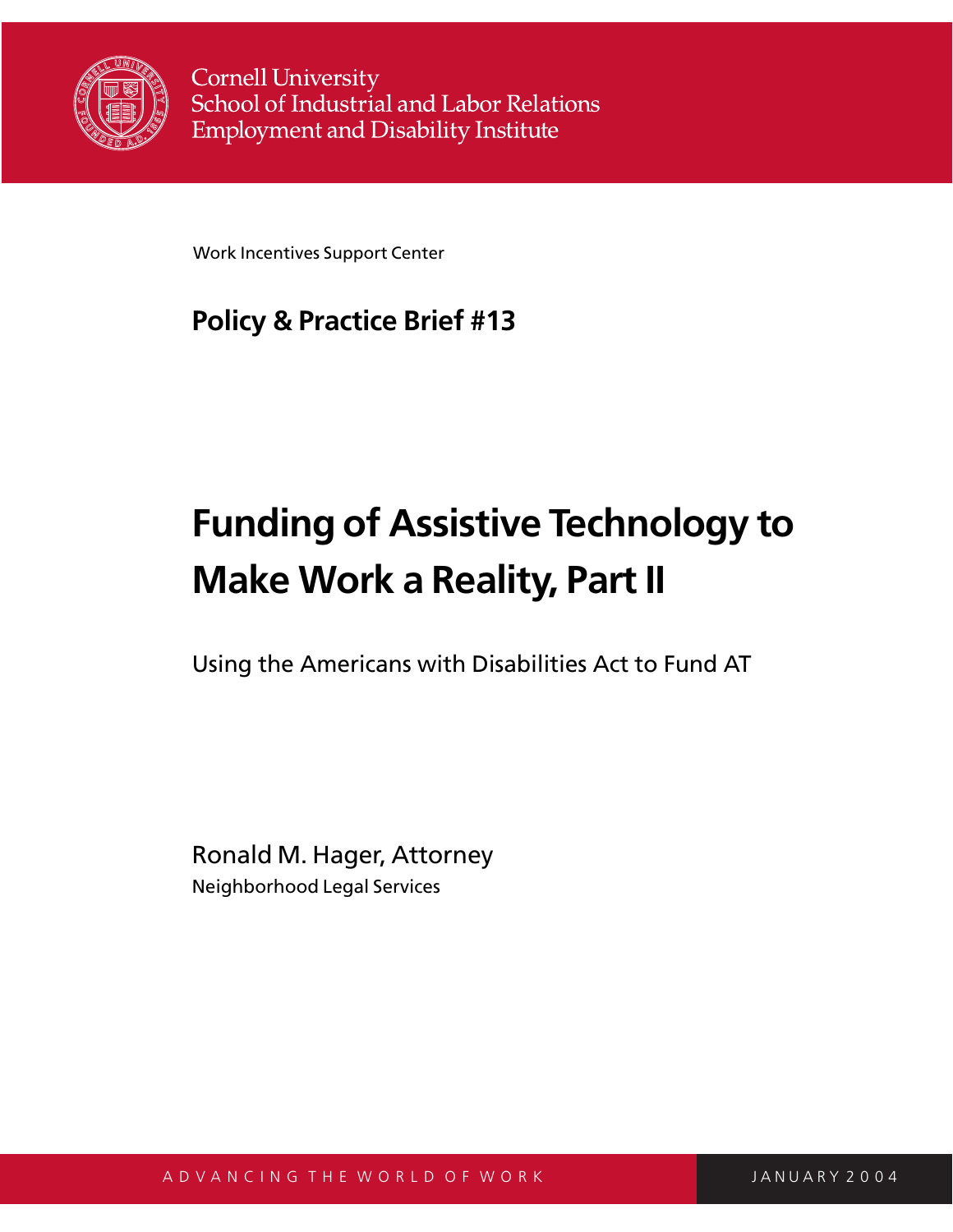This is one of a series of articles written for benefits specialists employed by Benefits Planning, Assistance and Outreach projects and attorneys and advocates employed by Protection and Advocacy for Beneficiaries of Social Security programs. Materials contained within this policy brief have been reviewed for accuracy by the Social Security Administration (SSA), Office of Employment Support Programs and Cornell University's Northeast ADA & IT Center. However, the thoughts and opinions expressed in these materials are those of the authors and do not necessarily reflect the viewpoints or official policy positions of the SSA. The information, materials and technical assistance are intended solely as information guidance and are neither a determination of legal rights or responsibilities, nor binding on any agency with implementation and/or administrative responsibilities.

# **Table of Contents**

| Introduction                                     |  |
|--------------------------------------------------|--|
|                                                  |  |
|                                                  |  |
|                                                  |  |
|                                                  |  |
|                                                  |  |
|                                                  |  |
|                                                  |  |
|                                                  |  |
|                                                  |  |
|                                                  |  |
|                                                  |  |
|                                                  |  |
|                                                  |  |
|                                                  |  |
|                                                  |  |
|                                                  |  |
|                                                  |  |
|                                                  |  |
| Application Process and Medical Examinations  13 |  |
|                                                  |  |
|                                                  |  |
|                                                  |  |
|                                                  |  |
|                                                  |  |
|                                                  |  |
|                                                  |  |
|                                                  |  |
|                                                  |  |
|                                                  |  |
|                                                  |  |
|                                                  |  |
|                                                  |  |
| Conclusion                                       |  |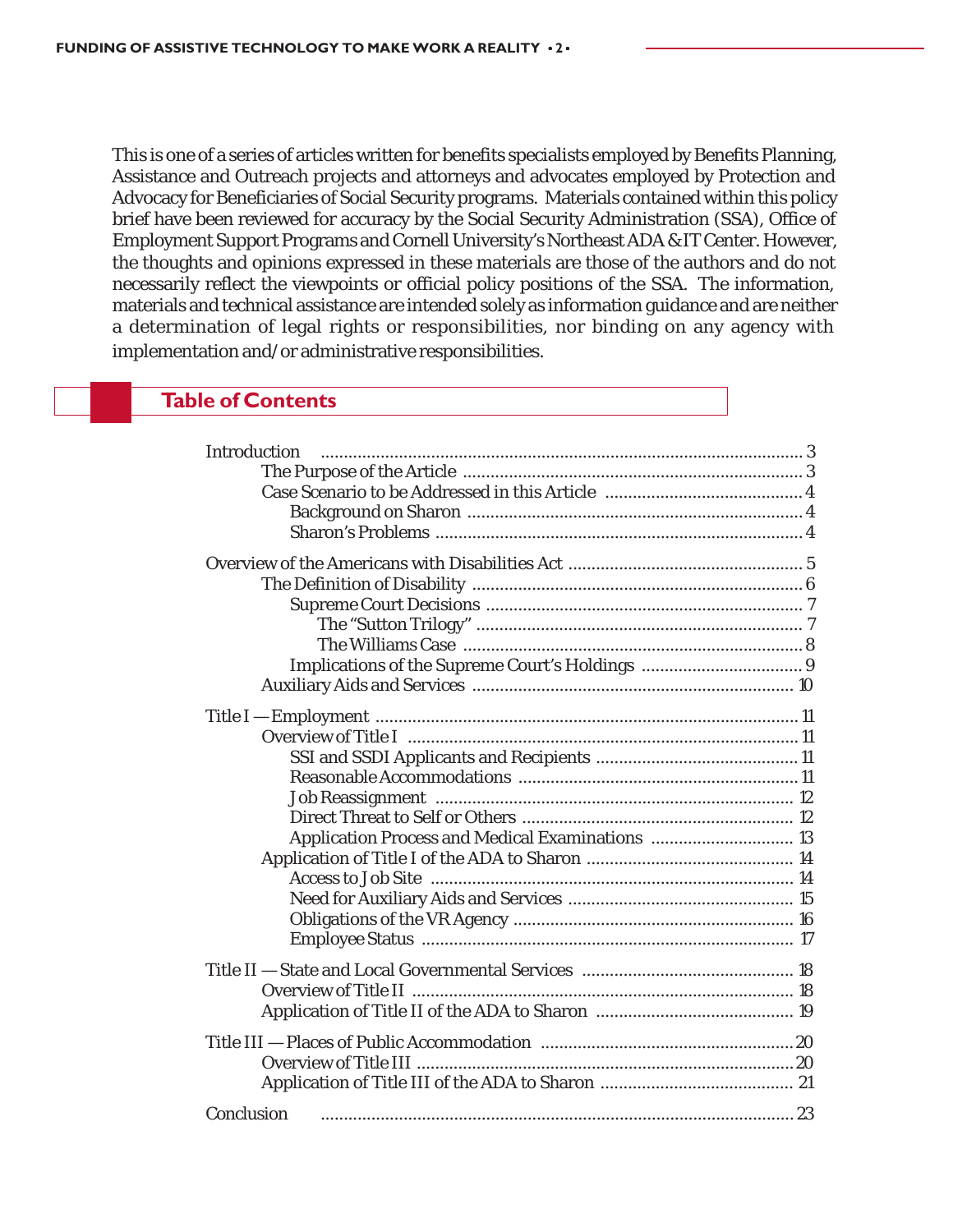**I. Introduction**

# **A. The Purpose of this Article**

This is a continuation of *Funding of Assistive Technology to Make Work a Reality* (Work and AT), Article  $\#$  3 in this Policy and Practice Brief Series.<sup>1</sup> As noted in the introduction to Work and AT, the availability of assistive technology (AT) can make a significant difference in the ability of an individual with a disability to work. Work and AT looked at several of the major funding sources of AT which may be needed to enable an individual with a disability to prepare for, travel to, or be successful in work: special education, vocational rehabilitation (VR), Medicaid, Medicare, and the Supplemental Security Income (SSI) program's Plan for Achieving Self Support (PASS).

This article will review the provisions of the Americans with Disabilities Act (ADA), with a particular emphasis on how the ADA can be used to ensure that a person with a disability has access to needed AT to do the job, or to ensure the AT user has access to the job site. Once again, we are writing this for a primary audience of individuals who work for either a Benefits Planning, Assistance and Outreach (BPA&O) project or a Protection and Advocacy for Beneficiaries of Social Security (PABSS) program, both of which are mandated to serve individuals with disabilities who receive either SSI or Social Security Disability Insurance (SSDI) benefits. We assume that this article will also be distributed to many SSI and SSDI beneficiaries, their families, and the agencies that serve them. Accordingly, this article will not be overly technical. However, it will review the major Supreme Court cases interpreting the ADA to date, in at least some detail. The reader interested in more specific, Circuit court decisions interpreting the ADA, is referred to the Neighborhood Legal Services website, for a summary, by Circuit, of many of these decisions.<sup>2</sup> Additional ADA-related resources and technical supports are available by region through the network of ADA & IT Centers.3

Conceptually, there are two most likely ways in which an individual with a disability may obtain AT through the ADA. First, a person with a disability may need AT to gain access to a covered entity's services. For example, a person using a wheelchair may need to have a restaurant install a ramp in order to enter the restaurant. Second, an individual with a disability may need AT as a "reasonable accommodation" to obtain equal enjoyment of a covered entity's services. For example, a hotel which provides telephones in its rooms for guests will need to have a telecommunication device for the deaf (TDD) available for an individual who is deaf and needs such a device to make telephone calls.

The respective roles of the BPA&O and PABSS advocates may differ with respect to ADA issues. For BPA&O advocates, the major role will be to identify the potential ADA issues and then make an appropriate referral if the beneficiary will need assistance to enforce the law. The PABSS agency may be one of the BPA&O referral sources and is authorized to enforce ADA-related protections through administrative appeals or court action if it will help the beneficiary overcome a barrier to work.

- <sup>1</sup> This article is available at *www.ilr.cornell.edu/ped/ PP\_3.pdf or www.ilr.cornell.edu/ped/*
- *dep/PP\_3.txt*. 2 See *www.nls.org/*
- *adacsest.htm*. 3 See *www.adata.org*.
-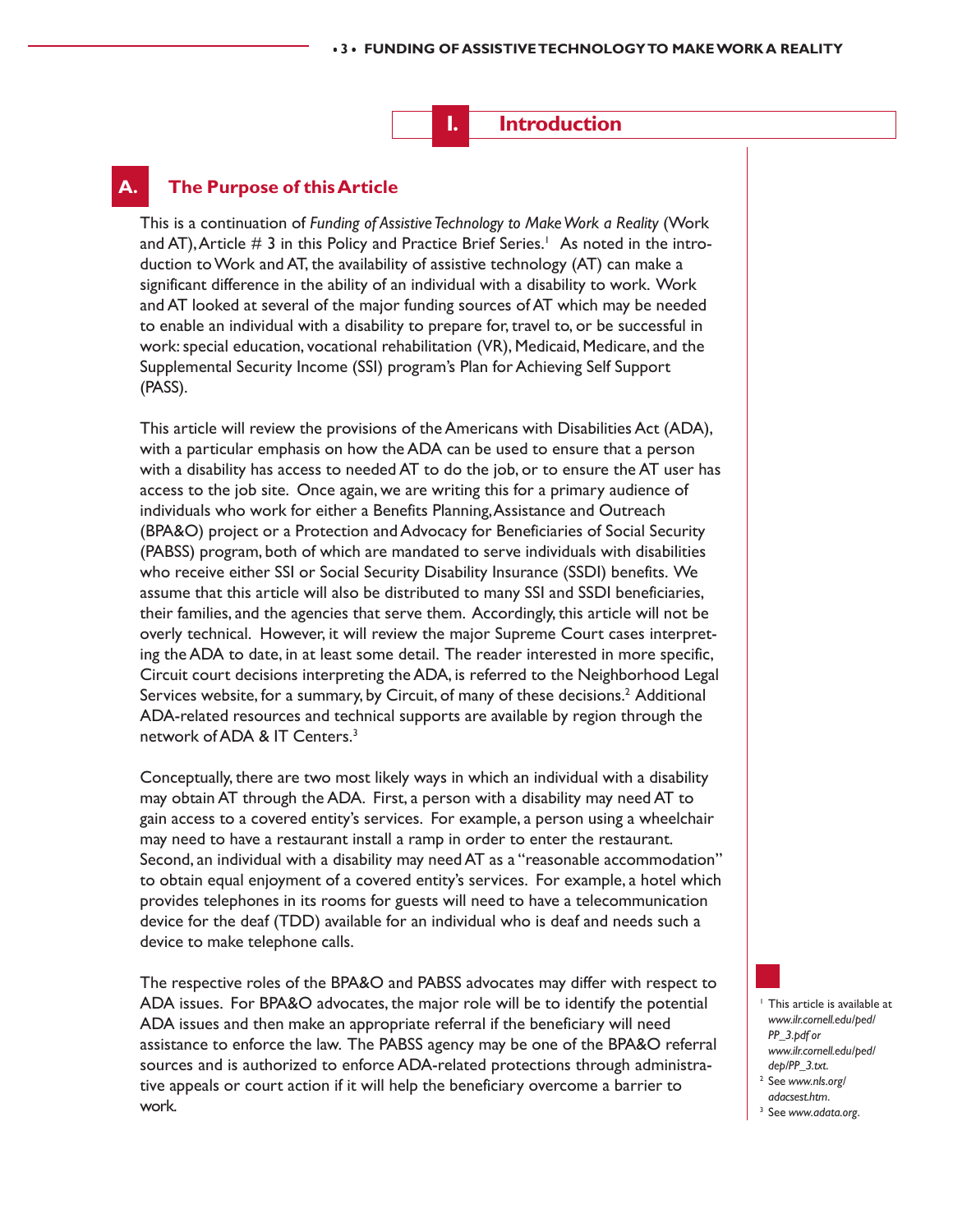### **B. Case Scenario to be Addressed in this Article**

To give context for this article, we will continue the "Sharon" case scenario, which we developed in Work and AT (Policy & Practice Brief #3). For each of the titles of the ADA, we will do a general overview of the key provisions of that title, and then do an analysis of how the provisions will apply to Sharon.

#### **1. Background on Sharon**

In Work and AT, Sharon was 17 years old and attending her junior year in high school. She hoped to go to Cornell University in Ithaca, New York and attend the School of Industrial and Labor Relations, with the goal of some day becoming an attorney. As you may recall, Sharon has cerebral palsy, a diagnosis she has had since birth. She is now in her second year at the School of Industrial and Labor Relations at Cornell. Sharon presently uses the following AT: a power wheelchair, an augmentative and alternative communication (AAC) device, and a laptop computer with adapted keyboard and voice input software.

Through her school's placement office, Sharon has found a job at a local law firm in the adjacent City of Golden Dreams (a fictional metropolis). She will work 15 hours per week during the Spring semester and full time during the summer. The law firm specializes in asbestos litigation and Sharon's job is to conduct telephone interviews of clients and family members, using a standard questionnaire. She is to input this information onto the firm's computer database and, with secretarial support, prepare a draft complaint for one of the firm's lawyers.

#### **2. Sharon's Problems**

**Transportation to the law firm.** Sharon is living at home and commuting to Cornell. The state VR agency is paying to transport her to and from campus in a specially equipped van. Sharon plans to go to her part-time job directly from Cornell, using a university shuttle to take her to the appropriate bus stop for the City of Golden Dream's public transportation system.

The problem is that Golden Dreams is in the process of modernizing its fleet of buses, and at this time only two thirds of the buses are equipped with lifts to accommodate wheelchair users. Additionally, there are frequent problems with the lifts not working properly on the buses that are lift-equipped. As a result, based on prior experiences, Sharon has regularly had to wait for several buses to go by before one is able to accommodate her.

**Access to the building.** The law firm is located in a large office building holding the offices of several other law firms, a state agency and a number of non-profit agencies. The main entrance to the law firm's building has seven steps. It leads out to a large parking lot with adequate accessible parking for persons in wheelchairs.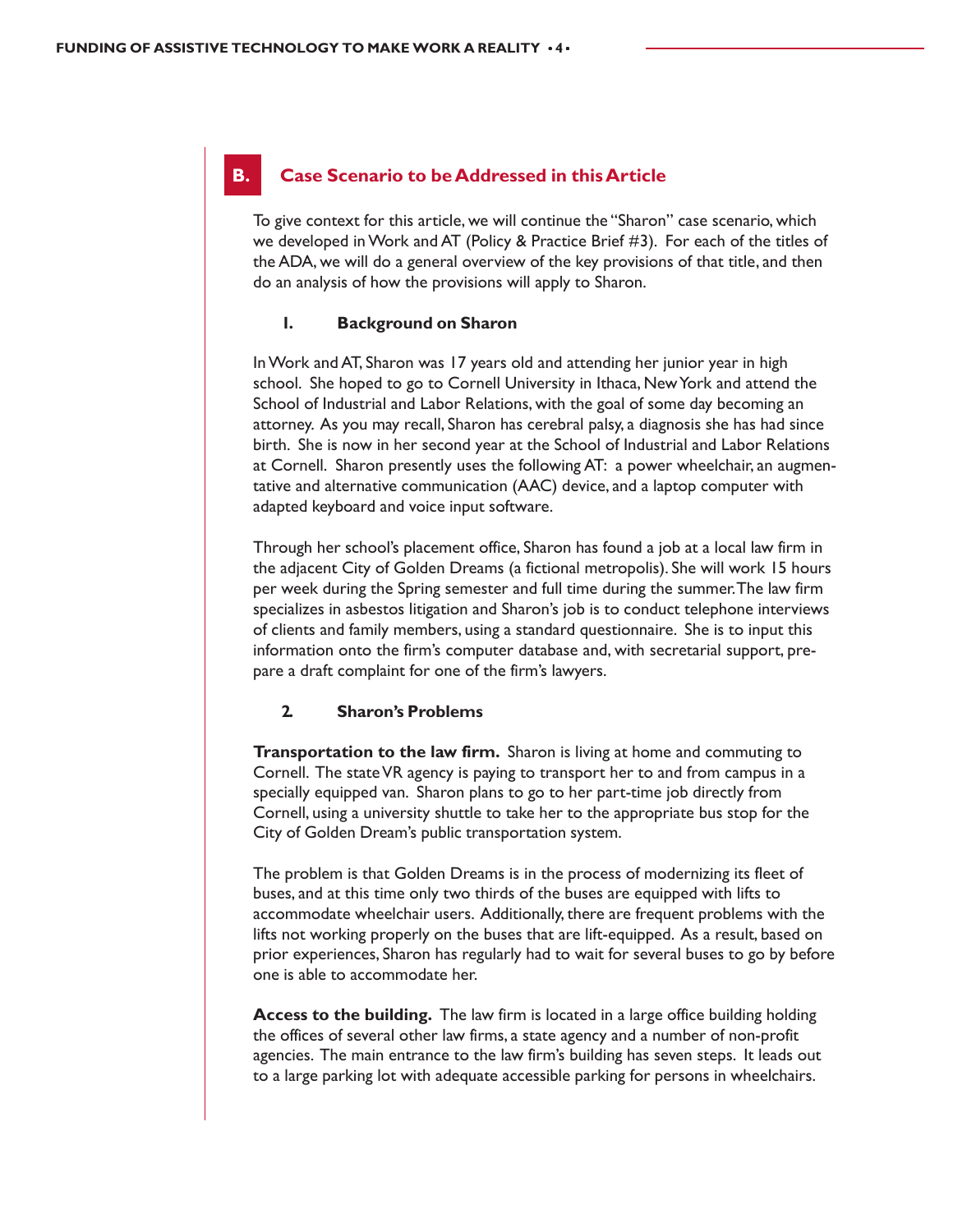The only accessible entrance, however, is in the rear of the building, next to a large garbage dumpster. To enter, Sharon must press a buzzer and wait for a person to come and open the door. When she enters the building, she must travel through an employee break room established for another tenant of the building (a branch office of the State Department of Labor). The law firm has said it would be happy to try to make other arrangements, including placing a ramp at the front of the building. Thus far the landlord has refused, saying it will be unsightly and too expensive.

**Access to the telephone.** A significant part of Sharon's job will be to use the telephone to interview clients and family members. Based on past experience, Sharon knows that the majority of clients and family members will have difficulty understanding her speech over the telephone. Based on an AT evaluation funded by her state's VR agency, Sharon believes the optimal solution would be the purchase of software for \$350 that would allow Sharon to go through the questionnaire, over the telephone, using a pre-programmed computer voice and optional prompts.

The VR agency says that it is the employer's obligation to buy this as an accommodation under the ADA. The employer has no problem with the \$350, but the software is not compatible with the older version of Windows on Sharon's assigned computer and also will not run off her laptop computer. The employer is not willing to spend the money to purchase a new desktop computer for her, particularly since Sharon is only a student intern and not a regular employee of the firm.

# **II. Overview of The Americans with Disabilities Act**

The ADA was modeled on section 504 of the Rehabilitation Act of 1973.<sup>4</sup> Section 504 prohibits discrimination on the basis of disability in any program or activity receiving federal funds, as well as any program operated by the federal government. The ADA essentially extends the coverage of section 504 to a number of additional entities, whether or not they receive federal funds. But, the ADA does not apply to the federal government, since it is already covered by section 504.

The ADA adopts the principle of "reasonable accommodation" built into section 504. In *Southeastern Community College v. Davis*, 5 the Supreme Court ruled that section 504's prohibition on discrimination was not a mandate for affirmative action and did not require a recipient of federal funds to undertake "substantial" revision of its program. The Court left open, however, the possibility that in certain circumstances a recipient would be required to take some affirmative steps to avoid discriminatory treatment. This would be particularly true if those steps did not impose "undue" financial and administrative burdens.<sup>6</sup>

<sup>4</sup> 29 U.S.C. § 794.

<sup>5</sup> 442 U.S. 397 (1979). <sup>6</sup> *Id*. at 412. *See also New Mexico ARC v. New Mexico*, 678 F.2d 847 (10th Cir. 1982).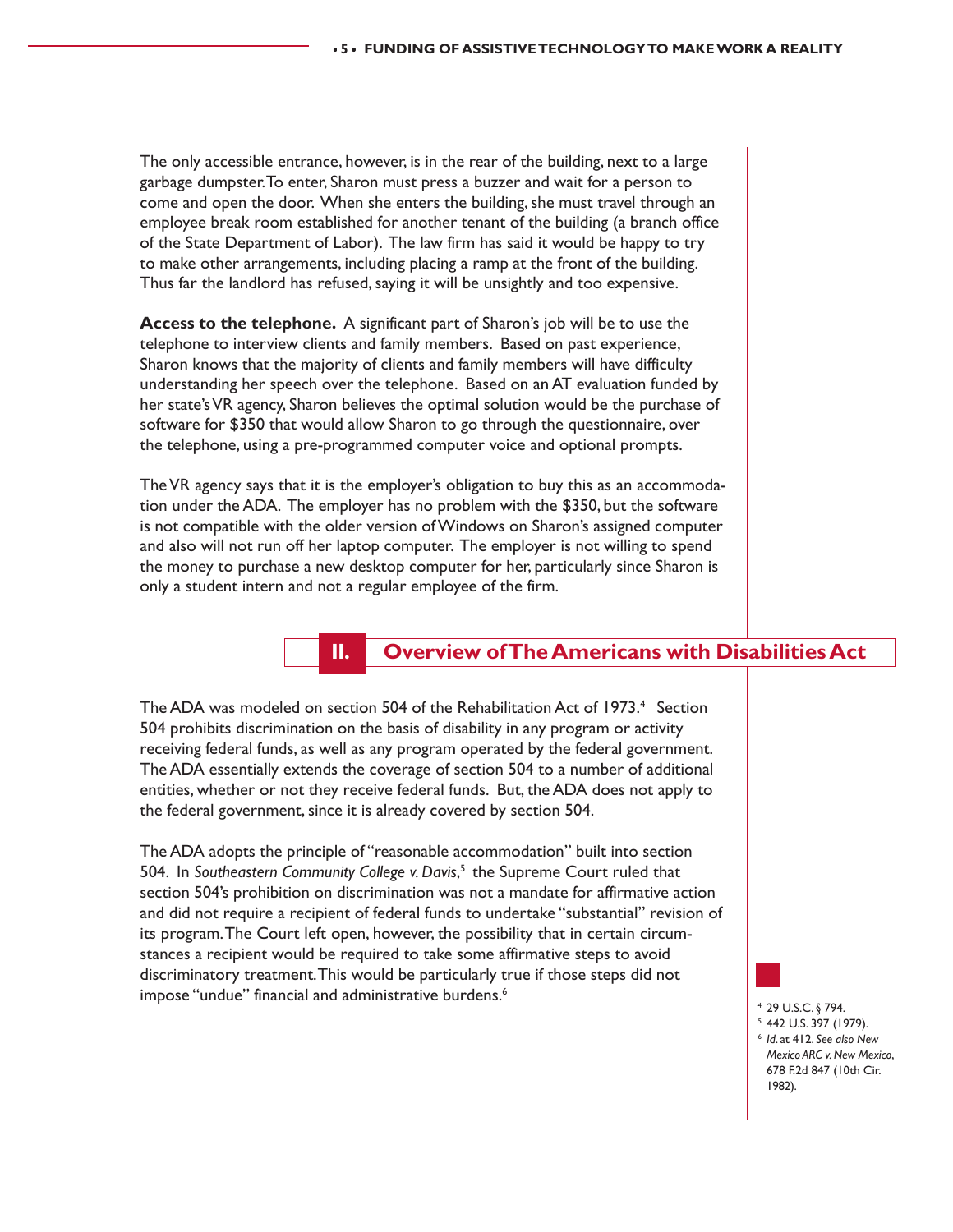The regulations and case law under section 504 are important in interpreting the meaning of the ADA because built right into the ADA is the requirement that:

Except as otherwise provided in [the ADA], nothing in [the ADA] shall be construed to apply a lesser standard than the standards applied under title V of the Rehabilitation Act of 1973 [which includes section 504] or the regulations issued by federal agencies pursuant to such title.<sup>7</sup>

In fact, when interpreting the ADA, the Supreme Court itself has looked to the regulations and case law under section 504 because of this requirement. It has said this "directive requires us to construe the ADA to give at least as much protection as provided by the regulations implementing [section 504]."8

There are three primary Titles to the ADA, each concerning a major type of covered entity. Title I applies to employers of 15 or more people.<sup>9</sup> Title II applies to programs and services of state and local government.<sup>10</sup> Title III applies to private enterprises that provide goods or services to the public and are therefore considered "places of public accommodation."<sup>11</sup>

The ADA was signed into law by then President Bush on July 26, 1990. However, the ADA went into effect in stages. Title II went into effect 18 months after enactment, on January 26, 1992. Title III went into effect on July 26, 1992, two years after enactment. Title I covered businesses with 25 or more employees starting on July 26, 1992 and now covers businesses with 15 or more employees.

These dates are important for several reasons. First, covered entities had several years to prepare for the implementation of the ADA before it went into effect. Yet casual observation today in most cities and towns across the country will reveal that compliance is still very spotty. Second, the ADA presumes that it is much more costly to retrofit an existing structure, as opposed to planning and building a new, fully accessible, structure. Accordingly, any new construction must be "readily accessible" to people with disabilities.

Although each title has definitions, which are specific to it, there are some definitions, which apply across the board to all of the Titles of the ADA. Notably, the definition of auxiliary aids and services, which is the most obvious source of AT under the ADA, is one of these definitions. The other is the definition of an individual with a disability.

# **A. The Definition of Disability**

The definition of disability is borrowed from section 504. An individual with a disability is defined as an individual who:

1. Has a physical or mental impairment which substantially limits one or more of a person's major life activities (e.g., walking, breathing, seeing or hearing, learning, working),



- <sup>7</sup> 42 U.S.C. § 12201(a). 8 *Bragdon v. Abbott*, 524 U.S.
- 624, 632 (1998).
- <sup>9</sup> 42 U.S.C. § 12111; 29 C.F.R. Part 1630.
- <sup>10</sup> 42 U.S.C. § 12131; 28 C.F.R. Part 35. <sup>11</sup> 42 U.S.C. § 12181; 28
- C.F.R. Part 36.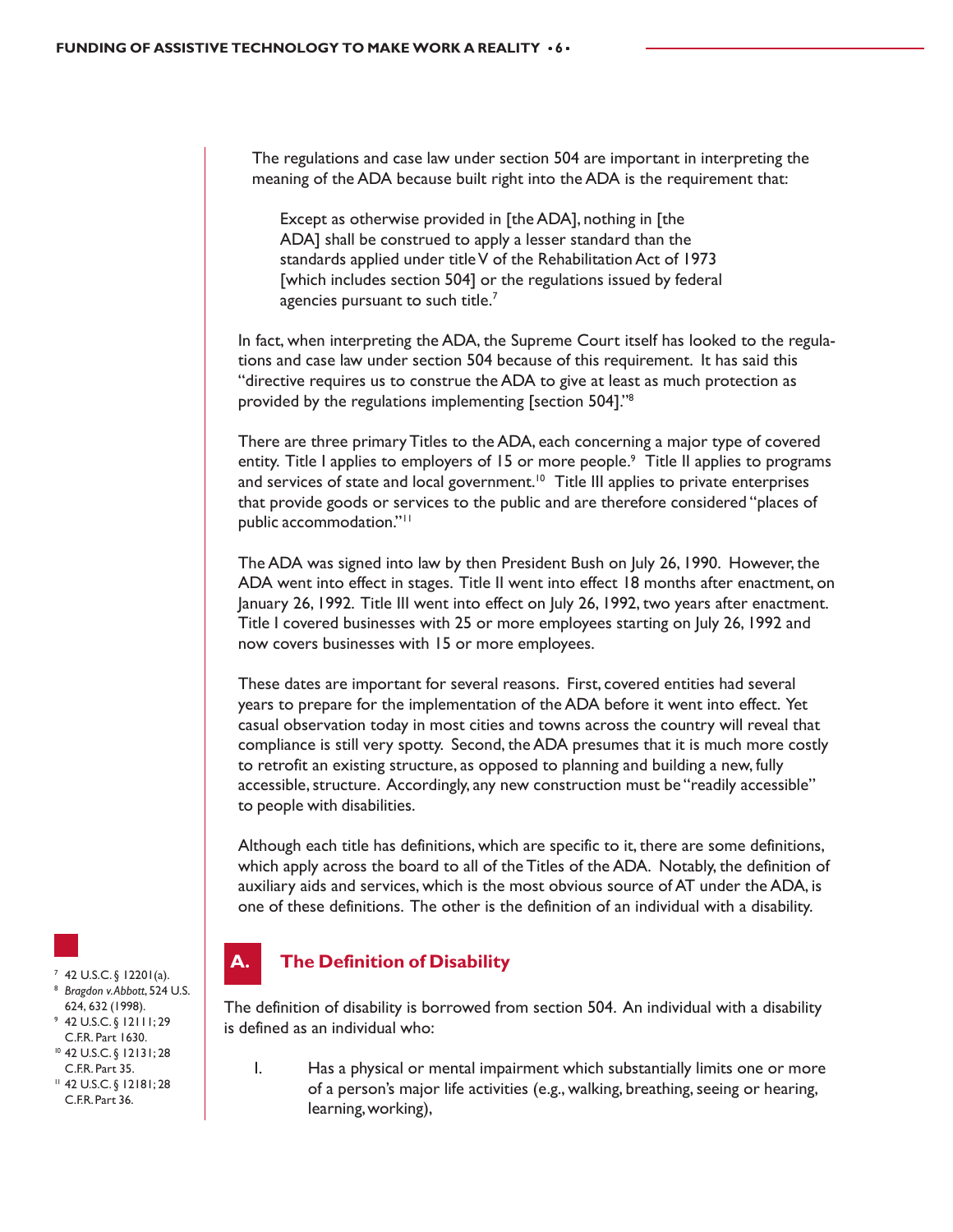- 2. Has a record of such an impairment (e.g., a cancer survivor with no impairment), or
- 3. Is regarded by others as having such an impairment (e.g., an individual with a communicable disease, such as tuberculosis, with no symptoms).<sup>12</sup>

There are a number of statutory exclusions from the definition of disability. First, current illegal drug users are not covered as people with disabilities when a covered entity acts on the basis of such use.<sup>13</sup> Second, homosexuality, transvestitism, sexual behavioral disorders, compulsive gambling, and several other enumerated conditions are also excluded from the definition of disability.<sup>14</sup>

#### **1. Supreme Court Decisions**

The United States Supreme Court has issued a number of decisions concerning who is covered by these definitions. In *School Bd. of Nassau County, Fla. v. Arline*, 15 the Supreme Court determined that a teacher who was fired because she had tuberculosis was a "handicapped individual" under section 504, which uses the same definition as an "individual with a disability" under the ADA. The Court reasoned that because Ms. Arline suffered a severe enough form of tuberculosis that she had to be hospitalized, she met the standard for having a physical impairment that substantially limited one or more of her major life activities. That she was hospitalized also meant she had a record of such an impairment.

Building on Arline, in Bragdon v. Abbott,<sup>16</sup> the Supreme Court held that an HIV positive individual in the "pre-symptomatic" phase was an individual with a disability under the ADA. The Court reviewed the medical course of HIV infection to determine it was a physical impairment and then concluded that it substantially limited the major life activity of reproduction. Even though HIV was not included in the ADA's list of physical impairments and reproduction was not included in the ADA's list of major life activities, the Court reasoned that both of these lists were meant to be illustrative, not exhaustive.

In spite of the Court's decision in *Bragdon*, there have now been four cases in which the Court held that a person's disability was not significant enough to meet the definition of disability under the ADA. Three of these decisions, *Sutton*, *Murphy*, and *Kirkingburg,* were decided on the same day.

#### **a. The "Sutton Trilogy"**

In *Sutton v. United Airlines, Inc.*, <sup>17</sup> the Court ruled that two sisters with uncorrected vision of 20/400 were not disabled under the ADA because their corrected vision was 20/20. The Court reasoned that although they were substantially limited in a wide variety of major life activities without corrective lenses, with their glasses they were not substantially limited in any major life activity. The Court held that determining whether a person is disabled "should be made with reference to measures that mitigate the individual's impairment, including, in this instance, eyeglasses and contact lenses."18

 42 U.S.C. § 12102(2); 45 C.F.R. § 84.3(j). 42 U.S.C. § 12211; *See also* 29 U.S.C. § 706(8)(C). 42 U.S.C. § 12211. 480 U.S. 273 (1987). 524 U.S. 624 (1998). 527 U.S. 471 (1999). *Id*. at 475.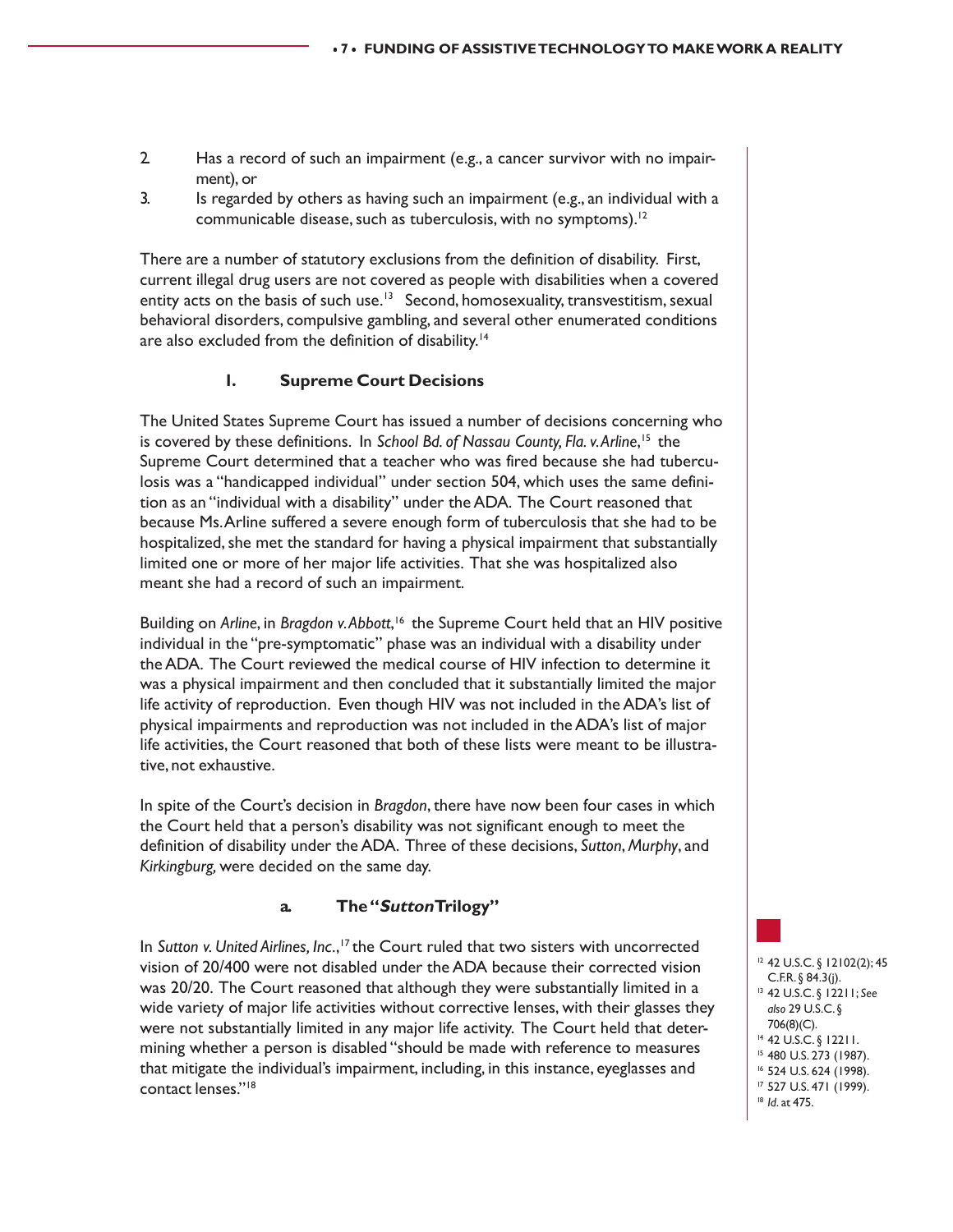While the Court's decision seems entirely reasonable–of course people who wear eyeglasses and can see fine are not disabled–the irony is that the sisters were victims of a discriminatory policy. The airline used a requirement that applicants must have *uncorrected* vision of 20/100 to allow them to be global pilots. Shouldn't they be protected by the ADA as being "regarded as" having a disability? Relying on a narrow reading of the ADA, the Court determined that they were not regarded as having a disability either. The Court reasoned that to be regarded as having a disability, their employer would have had to regard them as being substantially limited in performing a broad class of jobs. Here, the employer only precluded them from performing one job, global airline pilot. They were still regarded as being capable of performing a number of other similar jobs, such as regional pilot or pilot instructor.<sup>19</sup>

Relying on *Sutton*, in *Murphy v. United Parcel Service, Inc.*, <sup>20</sup> the Court held that a mechanic with high blood pressure was not disabled under the ADA because with his medication he was not substantially limited in any major life activity. However, Mr. Murphy was fired from his job as a mechanic because he was required to have a commercial driver's license. But, even with his medication, his blood pressure was too high to get one. Nevertheless, because there was still a wide range of jobs he could do as a mechanic that did not require a commercial driver's license, he was not even found to be regarded as having a disability.

The third decision decided on the same day was *Albertson's Inc. v. Kirkingburg*. 21 In *Kirkingburg*, the employee had monocular vision, and, therefore, should not have been certified as an interstate truck driver. He was fired from his job when the mistake was discovered. The Court found that a person with monocular vision is not automatically a person with a disability under the ADA. Such a decision must be made on an individual, case-by-case basis, including an analysis of how well the individual has been able to compensate for the impairment. Relying on *Sutton*, the Court reasoned:

Mitigating measures must be taken into account in judging whether an individual possesses a disability. We see no principled basis for distinguishing between measures undertaken with artificial aids, like medications and devices, and measures undertaken, whether consciously or not, with the body's own systems. $^{22}$ 

#### **b. The Williams Case**

The fourth in the line of Supreme Court cases addressing who is a person with a disability under the ADA is *Toyota Manufacturing, Kentucky, Inc. v. Williams*, <sup>23</sup> which deals with a person with carpal tunnel syndrome and other related impairments. The Court's restrictive view on who will qualify as a person with a disability is best reflected by the following quote:

That these terms need to be interpreted strictly to create a *demanding* standard for qualifying as disabled is confirmed by the first section of the ADA, which lays out the legislative findings and purposes that motivate the Act.<sup>24</sup>



<sup>19</sup> *Id.* at 493.<br><sup>20</sup> 527 U.S. 516 (1999). <sup>21</sup> 527 U.S. 555 (1999). <sup>22</sup> *Id.* at 565, 566.<br><sup>23</sup> 534 U.S. 184(2002). <sup>24</sup> *Id*. at 197 (emphasis added).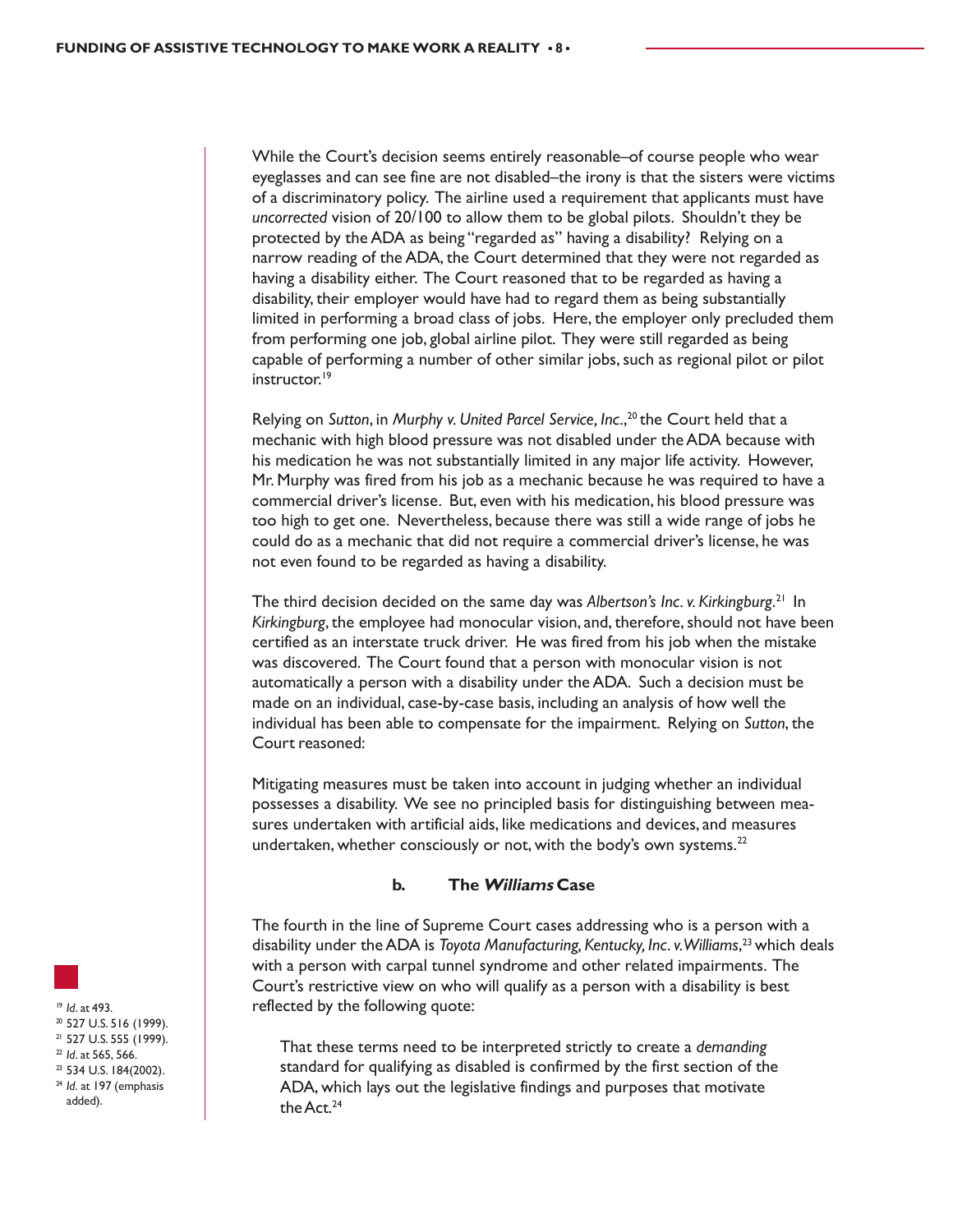Knowing that this is the Court's mind set, we can expect that people with what are perceived to be "minor" impairments are going to have a much more difficult time qualifying as a person with a disability under the ADA. As noted above, if you are not found to be a person with a disability, even if you are being discriminated against, you have no protection under the ADA. Of course, one can also look to any applicable state law to see if it has greater protections than the ADA in such a case.

The *Williams* case is illustrative. Ms. Williams worked on Toyota's assembly line for a number of years and, as a result, developed carpal tunnel syndrome and tendinitis. As a reasonable accommodation, she was eventually given a position performing two parts of the final inspection of finished cars, which did not require her to keep her arms up for extended periods. Everyone agreed she was capable of performing these tasks and that she performed them well. Unilaterally, Toyota decided to require all inspectors to perform all four parts of the final inspection process, including two that would require Ms. Williams to hold her arms at shoulder height for several hours at a time. Needless to say, Ms. Williams' condition worsened and she could no longer perform her job. Toyota's alleged refusal to return her to her original position led to the lawsuit. However, even if Ms. Williams has a good claim that her employer violated the ADA by failing to maintain the accommodation it had been providing, if she is found to not be a person with a disability, she cannot pursue her claim.

Having said all of that, the actual decision in *Williams* is quite limited. First, and probably most important, the case does not deal with whether or not Ms. Williams would qualify as a person with a disability based on the impact on her ability to work.<sup>25</sup> It only looks at whether she would qualify based on the effect of her impairments on her ability to perform "manual tasks." Second, the Court held that it is insufficient to establish "disability status under this test to merely submit medical diagnosis of an impairment."<sup>26</sup> The person must show the extent of the limitations caused by the impairment in their life. Third, the Court determined that you could not use limitations at work to establish you are substantially limited in performing manual tasks. An individual must show that they have a permanent or longterm "impairment that prevents or severely restricts the individual from doing activities that are of central importance to most people's daily lives."27 In Ms. Williams case, her condition "caused her to avoid sweeping, to quit dancing, to occasionally seek help dressing, and to reduce how often she plays with her children, gardens and drives long distances."<sup>28</sup> However, "she could still brush her teeth, wash her face, bathe, tend her flower garden, fix breakfast, do laundry and pick up around the house."<sup>29</sup> Accordingly, the Court found that her limitations "did not amount to such severe restrictions ... to establish a manual-task disability as a matter of law."<sup>30</sup>

#### **2. Implications of the Supreme Court's Holdings**

What are the implications for the AT user? Will the wheelchair Sharon uses be found to be similar to the eyeglasses in *Sutton*, and, therefore, will Sharon not be found to have a disability at all? Thankfully, the Supreme Court did indicate that not all users of a "corrective device" would be found to not be a person with a disability. The question will be whether, even with the corrective device, the person is "sub<sup>25</sup> *Id.* at 193.<br><sup>26</sup> *Id.* at 198.<br><sup>27</sup> *Id.* <sup>28</sup> *Id* at 202.<br><sup>29</sup> *Id.* 30 *Id.* The lower court, the

Court of Appeals, had ruled in Ms. Williams favor on this point. The Supreme Court is saying that the Court of Appeals had used the wrong legal standard, but the Supreme Court did not explicitly say that Ms. Williams did not qualify on the basis of her limitations in performing manual tasks. However, it certainly is strongly implying this.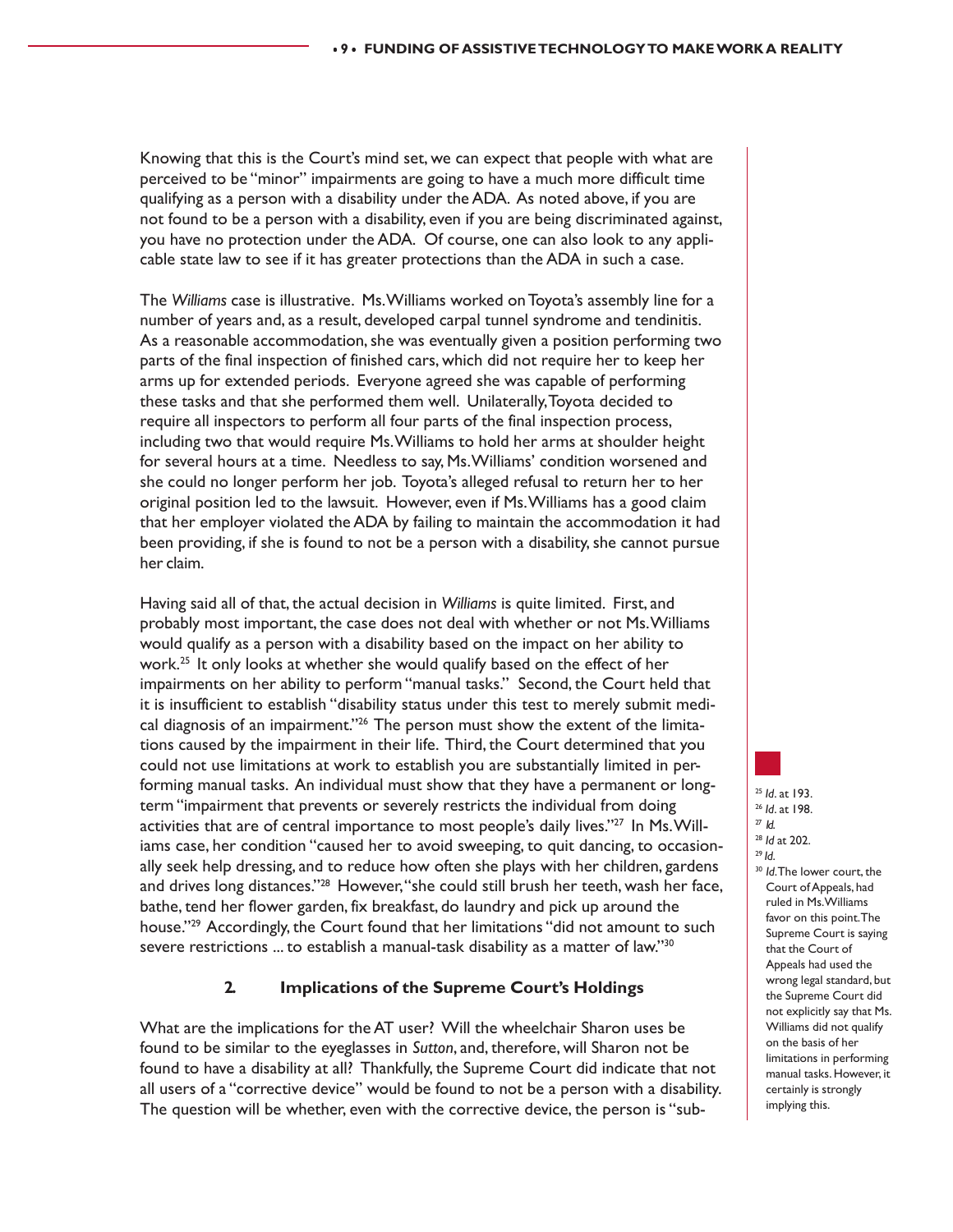stantially limited" in a major life activity. The Court specifically cites as an example the person who uses prosthetics or a wheelchair. The Court notes that such a person "may be mobile and capable of functioning in society but still be disabled because of a substantial limitation on their ability to walk or run." Similarly, a person who takes medication to lessen the symptoms of an impairment may still qualify as a person with a disability if, even with the medication, they "remain substantially limited."<sup>31</sup>

Another implication, which will still need to be resolved, especially for the person with what may be regarded as a minor disability, is the Supreme Court's reluctance to consider work itself as a major life activity. We saw that this was not an issue before the Court in *Williams*. But, it will most likely be addressed at some point. Specifically, in *Sutton*, the Court stated, "there may be some conceptual difficulty in defining 'major life activities' to include work."32 In spite of the Court's concern, the regulations implementing section 504, which the Court has said it will follow when interpreting the ADA, specifically include work in the list of examples of major life activities.<sup>33</sup> Nevertheless, even if work is acknowledged by the Court to be a "major life activity," to be "substantially limited," a person will have to show that they are unable to work in a broad class of jobs, not just one particular job. $34$ 

#### **B. Auxiliary Aids and Services**

As noted above, the most obvious place to find AT in the ADA is in the provision of "auxiliary aids and services." The definition of auxiliary aids and services is also applicable to all three titles of the ADA. Examples of auxiliary aids and services include:<sup>35</sup>

- 1. Qualified interpreters or other effective methods of making aurally delivered materials available to individuals with hearing impairments;
- 2. Qualified readers, taped texts, or other effective methods of making visually delivered materials available to individuals with visual impairments;
- 3. Acquisition or modification of equipment or devices; and
- 4. Other similar services and actions.

The ADA does not require a covered entity to provide what would be considered personal devices (wheelchairs) or personal services (assistance with eating).<sup>36</sup> In this way, the definition of auxiliary aids and services under the ADA differs from the definition of AT under the Technology-Related Assistance for Individuals with Disabilities Act of 1988 (Tech Act).<sup>37</sup> In 1998, congress renamed this legislation the Assistive Technology Act of 1998 (AT Act),<sup>38</sup> but retained the definitions from the original Tech Act. This definition of AT would clearly cover devices for personal  $use.<sup>39</sup>$ 

<sup>31</sup> *Sutton*, 527 U.S. at 488. 32 *Id*. at 492. 33 45 C.F.R. § 84.3(j)(ii). <sup>34</sup> *Sutton*, 527 U.S. at 491. 35 42 U.S.C. § 12102(1). 36 28 C.F.R. § 35.135. 37 P.L. 100-407, 102 Stat. 1044, former 29 U.S.C. §§ 2201 *et seq.*<br><sup>38</sup> 29 U.S.C. §§ 3001 *et seq.*<br><sup>39</sup> 29 U.S.C. § 3002(a)(3).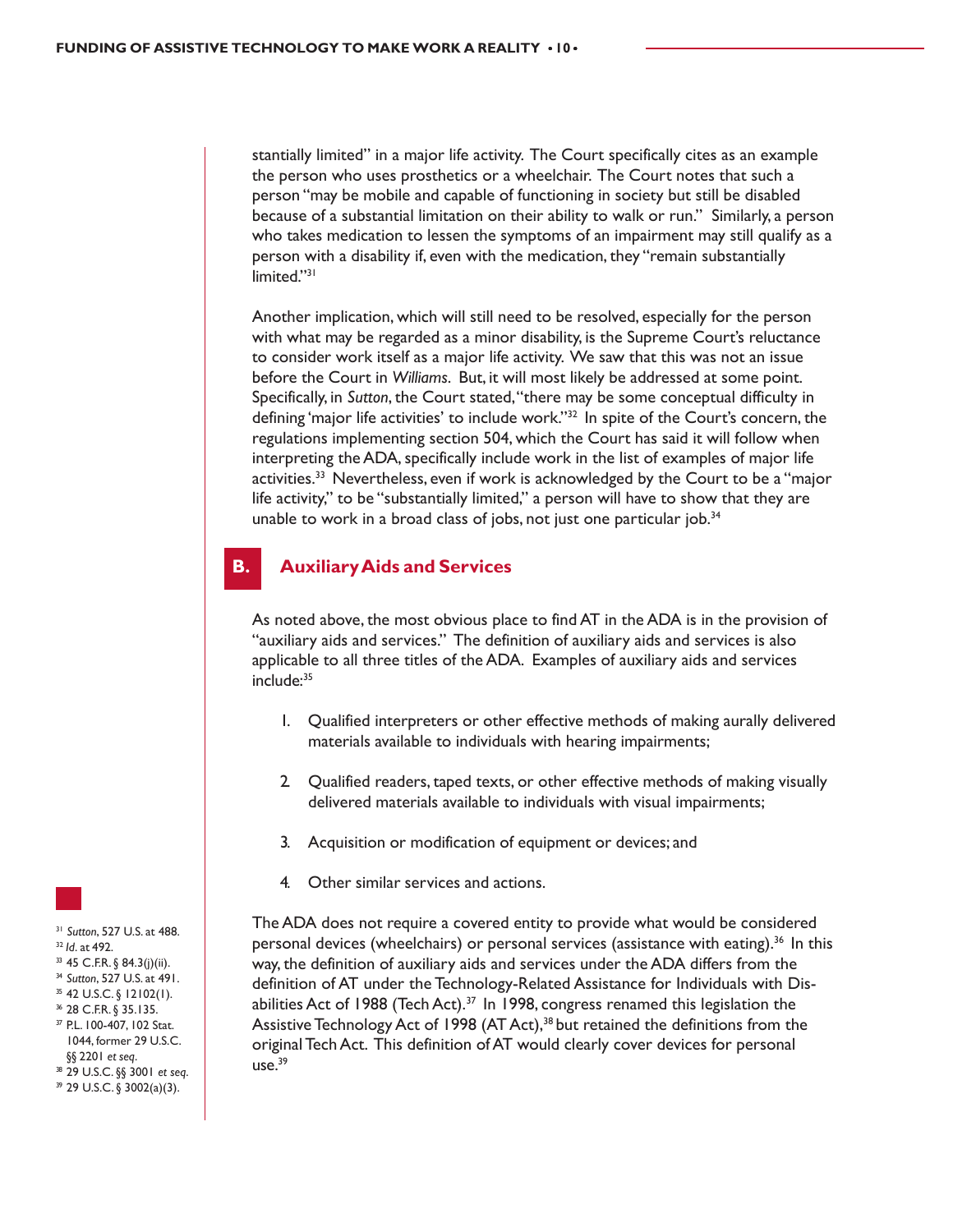# **III. Title I — Employment**

# **Overview of Title I**

Title I now applies to all businesses employing 15 or more people.<sup>40</sup> However, as noted above, the ADA is not an affirmative action statute. It does not require special hiring preferences, nor does it give any direct financial incentives for hiring people with disabilities. It prohibits discrimination against a *qualified* individual with a disability in job applications, the hiring process, job training, pay, promotions, discharge, and any other terms or conditions of employment.<sup>41</sup> A person is qualified if he or she can perform the *essential* functions of the job with or without a "reasonable accommodation."<sup>42</sup> It also prohibits discrimination against a qualified individual because of the known disability of a person the qualified individual is associated with. $43$ 

#### **1. SSI and SSDI Applicants and Recipients**

What happens to the person who is filing a claim for employment discrimination under the ADA who is receiving, or is applying for, SSI or SSDI? Does not receipt of SSI and SSDI, as in Sharon's case, require a finding that a person is too disabled to work? Yet, to be protected under the ADA, a person must be otherwise qualified to do the job, with or without reasonable accommodation. Are not these principles inherently contradictory?

In *Cleveland v. Policy Management Systems Corp.*, <sup>44</sup> the Supreme Court held that the two statutory systems are not necessarily inconsistent with each other. In fact, the Court recognized that "SSA sometimes grants SSDI benefits to individuals who not only can work, but are working,"45 using the SSDI nine-month trial-work period as an example. The Court therefore acknowledged that a person could meet the ADA's "otherwise qualified" requirement, particularly with a reasonable accommodation, while at the same time meeting SSDI's definition of disability.<sup>46</sup> However the SSDI recipient or applicant must be able to explain how the contentions made in the SSDI claim are consistent with being able to perform the "essential functions" of the job, at least with reasonable accommodation, under the ADA.<sup>47</sup>

#### **2. Reasonable Accommodations**

Title I requires that employers provide reasonable accommodations to the *known* disabilities of the employee, unless it would be an undue hardship to the employer to provide the accommodation.<sup>48</sup> Therefore, unless the disability is otherwise known to the employer, an individual with a disability must ask for the accommodation.<sup>49</sup>

The concept of an undue hardship is really the flip side of reasonable accommodations. If something is an undue hardship, it is not a reasonable accommodation. Undue hardship is defined as creating an undue financial *or* administrative burden on the employer, when looking at the resources and operation of the *entire* covered entity.<sup>50</sup>

- 40 42 U.S.C. § 12111(5)(A). 41 42 U.S.C. § 12112(a) (emphasis added). 42 42 U.S.C. § 12111(8) (emphasis added). 43 42 U.S.C. § 12112(b)(4).  $44$  526 U.S. 795 (1999).<br> $45$  *Id.* at 805.
- 
- 
- <sup>45</sup> *Id*. at 805. 46 *Id*. at 803. 47 *Id*. at 798. 48 42 U.S.C. § 12112(b)
- (5)(A) (emphasis added). 49 ADA Handbook, I-61.
- 50 42 U.S.C. § 12111(10)
- (emphasis added).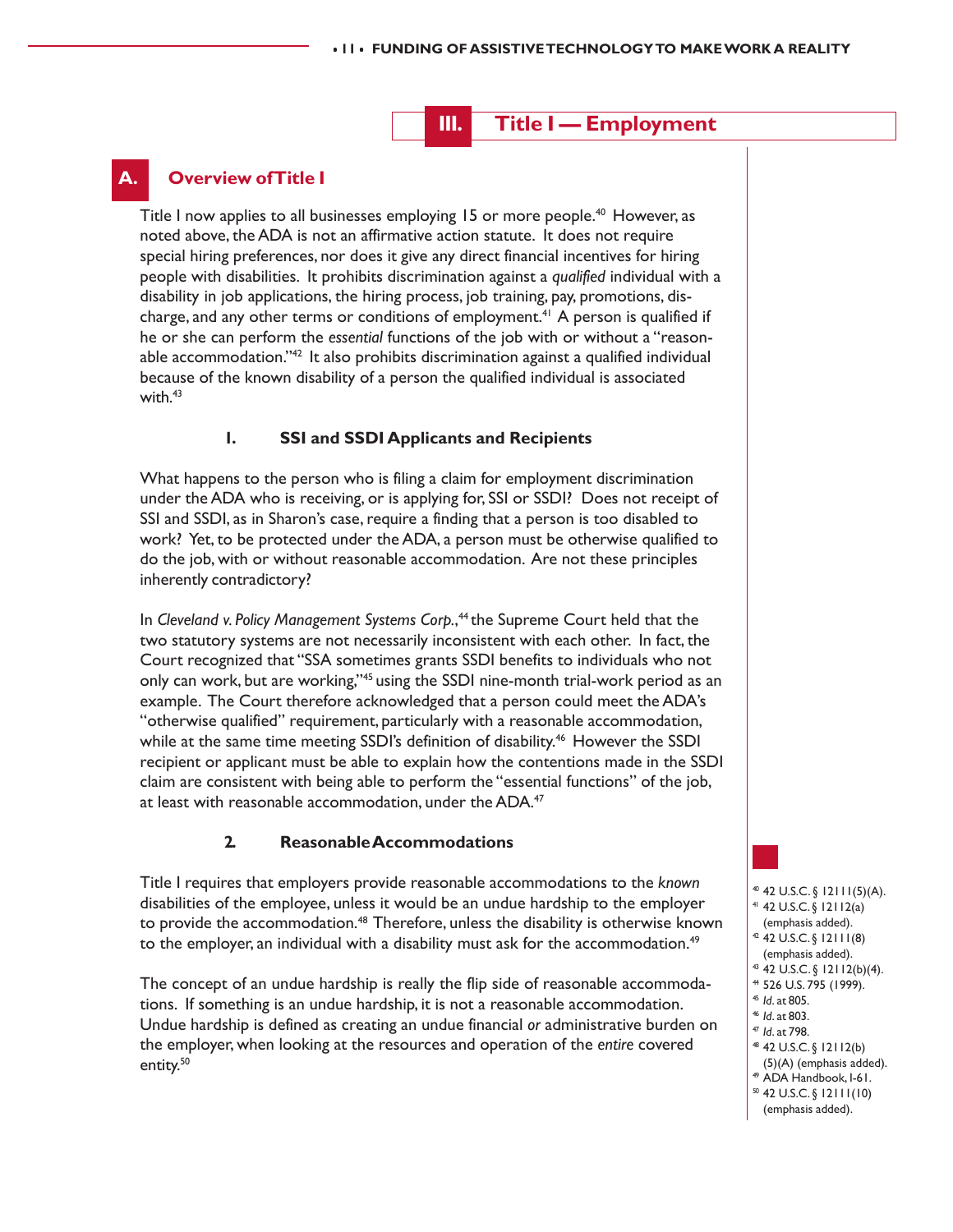Listed examples of reasonable accommodations under Title I include:<sup>51</sup>

- Modification of facilities,
- Job restructuring and modification of work schedule,
- Reassignment to a vacant position,
- Acquisition or modification of equipment,
- Appropriate modification of examinations, training materials or policies,
- Provision of qualified readers or interpreters.

This list of reasonable accommodations under the ADA has been the subject of a few Supreme Court decisions. First, under section 504, in the *Arline* case discussed above, the Supreme Court noted that if a person is not otherwise qualified to perform the essential functions of the job in question, section 504 requires an analysis of whether or not the person would be able to perform those functions through a reasonable accommodation.<sup>52</sup> This is exactly what the ADA now requires.

#### **3. Job Reassignment**

One of the possible reasonable modifications listed above for the ADA is reassignment to a vacant position. In interpreting that concept under section 504, in *Arline*, the Supreme Court stated that while employers "would not be required to find another job for an employee who is not qualified for the job he or she was doing, they cannot deny an employee alternative employment opportunities reasonably available under the employer's existing policies."53

Another Supreme Court decision, US Airways, Inc. v. Barnett, <sup>54</sup> dealt more explicitly with the question of whether it would be reasonable under the ADA to assign a person to a position for which someone else had greater seniority based on a union contract or employer-created personnel policy. The Court refused to hold that an employer's seniority system always trumps a person with a disability's request for a reasonable accommodation. However, the Court found that ordinarily it would not be reasonable to require an employer to violate its seniority system. But, the employee can try to "show that special circumstances warrant a finding that, despite the presence of a seniority system (which the ADA may not trump in the run of cases), the requested 'accommodation' is 'reasonable' on the particular facts."55 For example, if an employer with the right to ignore the seniority system does so fairly frequently, thereby "reducing employee expectations that the system will be followed – to the point where one more departure, needed to accommodate an individual with a disability, will not likely make a difference,"<sup>56</sup> that accommodation should be reasonable.

#### **4. Direct Threat to Self or Others**

Employers are not required to hire an individual who poses a direct threat to the health and safety of another.<sup>57</sup> This provision is also based on the Supreme Court's decision under section 504 in the *Arline* case. There, the Court noted that the fact that Ms. Arline was contagious was not enough to remove her from the coverage of section 504. The Court reasoned that to allow "discrimination based on the conta-

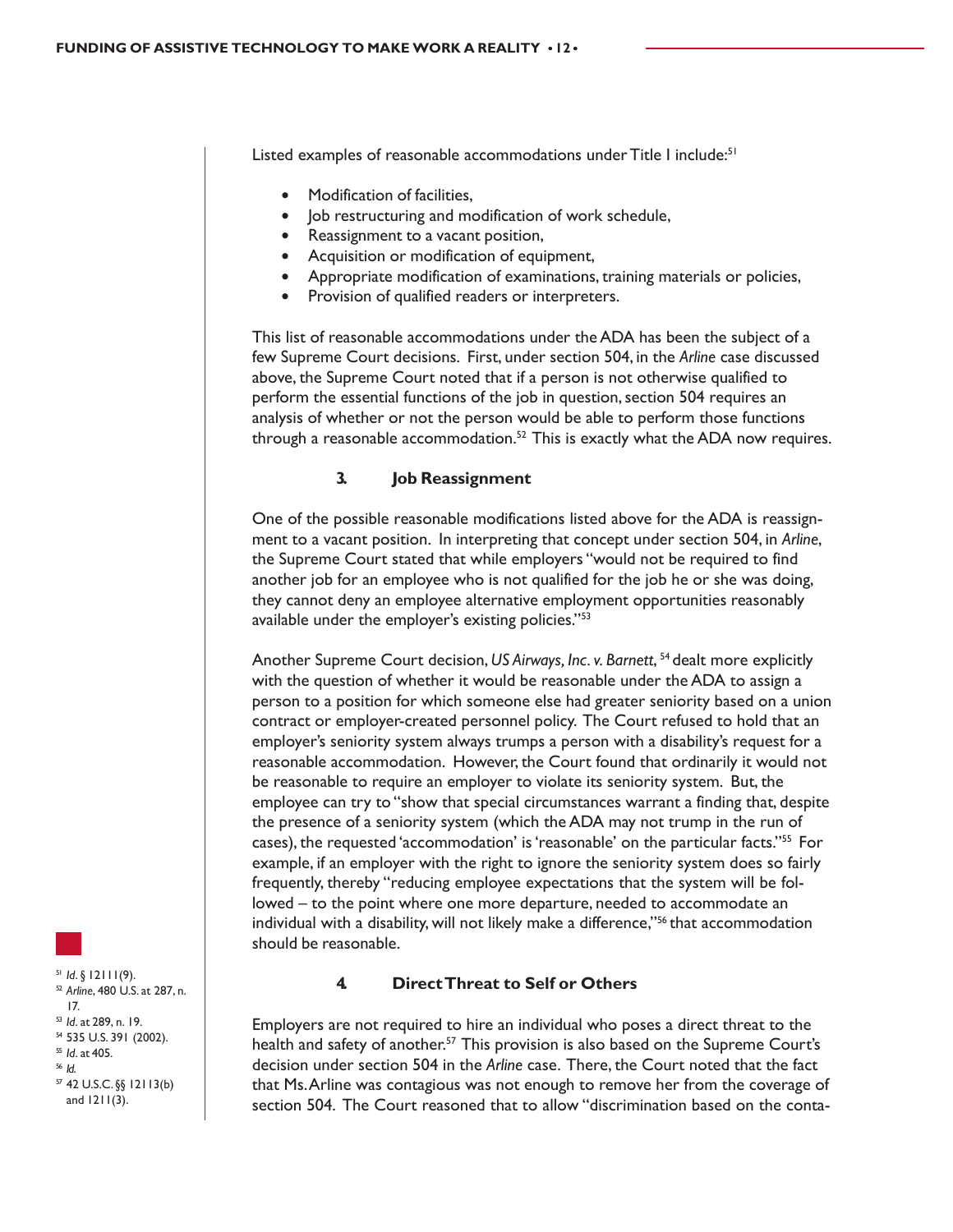gious effects of a physical impairment would be inconsistent with the basic purpose of § 504, which is to ensure that handicapped individuals are not denied jobs or other benefits because of the prejudiced attitudes or ignorance of others."58

The ADA builds in this reasoning. If there is a direct threat, it does not matter whether or not the threat is caused by the individual's disability. However, there must be a significant risk of substantial harm that cannot be eliminated by a reasonable accommodation. Furthermore, the threat must be based on actual facts, not fears or generalizations. For example, an employer can refuse to assign a person with one of several listed infectious diseases to a job handling food, if the disease can be transmitted through food handling and the risk cannot be eliminated by a reasonable accommodation.<sup>59</sup> According to the Supreme Court:

The direct threat defense must be "based on a reasonable medical judgement that relies on the most current medical knowledge and/or the best available objective evidence," and upon an expressly "individualized assessment of the individual's present ability to safely perform the essential functions of the job," reached after considering, among other things, the imminence of the risk and the severity of the harm portended. 29 C.F.R. § 1630.2(r) (2001).<sup>60</sup>

In such cases, even if the threat of harm is not to others, but to the person with a disability, the employer is justified in refusing to hire them.<sup>61</sup>

#### **5. Application Process and Medical Examinations**

As noted above, the ADA applies from the initial announcement of a job. This entire process must be accessible. For example, employment tests must be modified to accommodate a person's disability.<sup>62</sup> At job interviews, or on application forms, employers cannot ask if a person has a disability.<sup>63</sup> They can ask questions to determine if a person can perform the job in question (e.g., "How many words per minute do you type?").<sup>64</sup>

There is a different standard for medical examinations given before someone is employed and those given post-employment. Pre-employment medical examinations may only be given after a job offer. They are allowed only if they are given to all employees for a particular job and the results must be kept confidential.<sup>65</sup> If a job offer is withdrawn following a medical examination, it must be based on job related criteria and the employer must consider whether the person will be able to do the job with reasonable accommodations.<sup>66</sup> For people who are currently employed, medical examinations may be given "when there is a need to determine whether an employee is still able to perform the essential functions of his or her job." Employers are also permitted "to make inquiries or require medical examinations necessary to the reasonable accommodation process."<sup>67</sup> Tests to determine whether someone is using illegal drugs are not considered medical examinations and, therefore, are not subject to these limitations.<sup>68</sup>



- 
- <sup>60</sup> *Chevron* U.S.A., Inc. v. *Echazabal*, 536 U.S. 73, 86  $(2002)$ .<br><sup>61</sup> *Id*.
- 
- <sup>6</sup> 42 U.S.C. § 12112(b)(7).
- <sup>63</sup> *Id*. § 12112(d)(2)(A).<br><sup>64</sup> *Id*. § 12112(d)(2)(B).<br><sup>65</sup> *Id*. § 12113(a). 66 *Id*. § 12113(a). 67 ADA Handbook, p. I-74,
- 
- 
- 
- commenting on 29 C.F.R. § 1630.14(c).
- 68 42 U.S.C. §
- 1630.2(o)(2)(i)

(emphasis added).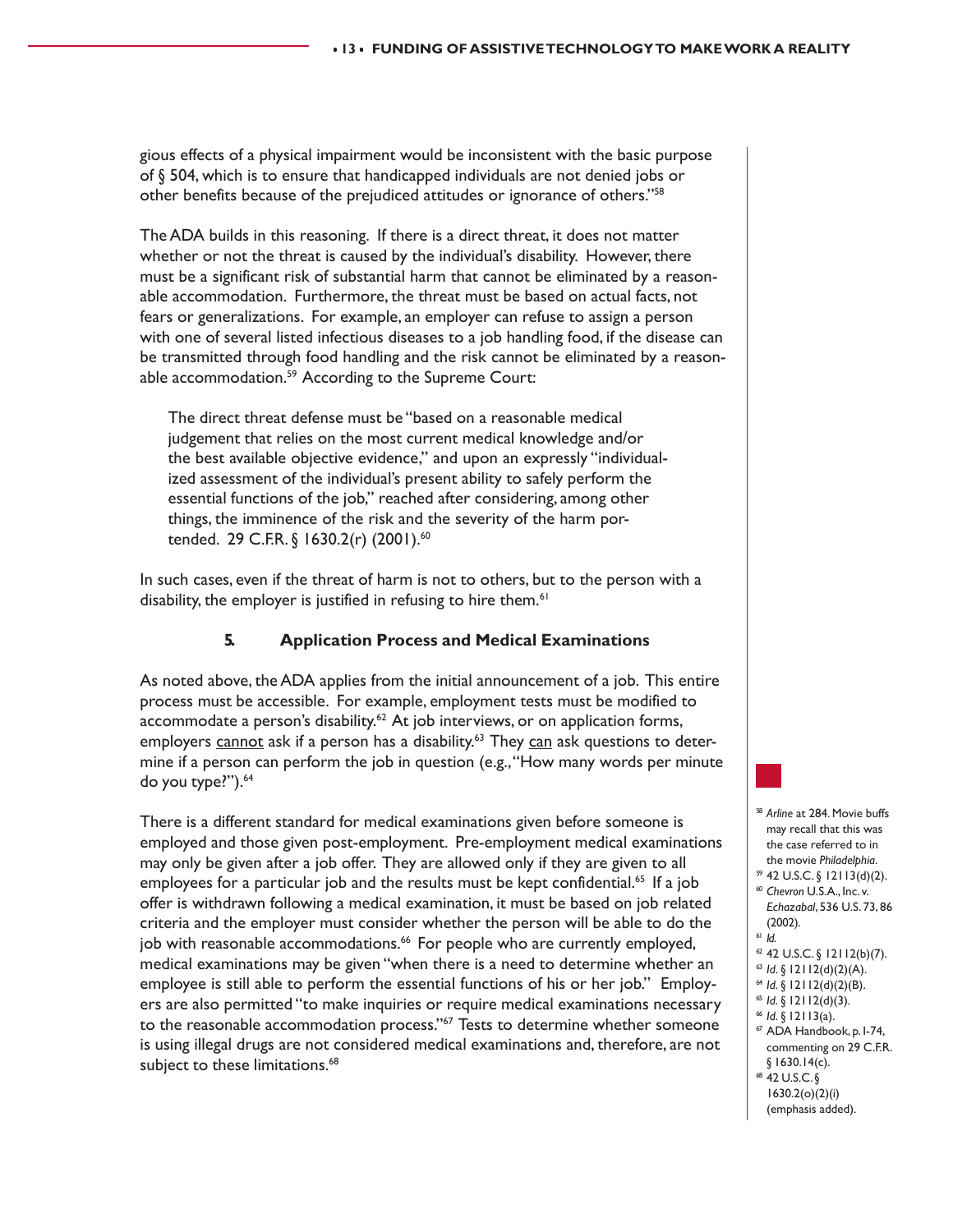#### **B. Application of Title I of the ADA to Sharon**

Sharon has two concerns regarding her internship with the law firm. First, she is concerned about not being able to enter the firm's office from the front of the building, where the accessible parking is located. Second, she will need special software and a different computer to be able to do her job of conducting telephone interviews. Both of these concerns fit within the scope of reasonable accommodations under Title I. We will look at each of her concerns in turn.

#### **1. Access to Job Site**

The main entrance to the firm's office has seven steps. Because Sharon is a wheelchair user, the only way she can enter the building is by ringing a buzzer in the rear of the building by a garbage dumpster and waiting for someone to open the door. When she enters, she must go through the break room of the offices of the State Department of Labor. The law firm says it is willing to install a ramp at the main entrance, but the landlord refused to allow it, saying it would be unsightly and too expensive.

Does Title I allow an employer, or a landlord, to refuse to make structural changes to a building, but offer, as an alternative, entrance through the "back door"? First, one of the listed examples, in the ADA regulations, of types of reasonable accommodations includes "making existing facilities used by employees *readily* accessible to and usable by individuals with disabilities."<sup>69</sup> More specifically, installing a ramp at the entrance to a building is one of the examples listed in the ADA Technical Assistance Manual as a means to provide access to a job site.<sup>70</sup>

Even if a specific accommodation is listed, an employer need not provide it if it would amount to an "undue hardship."71 An undue hardship is defined as "significant difficulty or expense" to the employer.<sup>72</sup> Factors to consider include the net cost of the accommodation, looking at the availability of tax credits or deductions, or outside funding; the overall financial resources of the employer; the number of employees; and the effect on expenses and resources.<sup>73</sup>

Here, the employer seems to concede that it would not be an undue financial burden, as it would be willing to install the ramp. However, the landlord's refusal to allow its installation is probably a "significant difficulty," as it would be unlikely that a commercial lease would allow modifications to common areas or to the exterior of a building without the landlord's consent. Nevertheless, as will be seen in the discussion of Title III, below, the landlord is covered by Title III. Installing a ramp for seven steps in this case will most likely meet the "readily achievable" standard for Title III. Therefore, the landlord will not be able to argue that it has no duty to install the ramp.

In any event, can the employer argue that the alternative arrangements are satisfactory to provide Sharon with access to the job site? After all, the comments to the regulations state the employer "has the ultimate discretion to choose between effective accommodations, and may choose the less expensive accommodation or

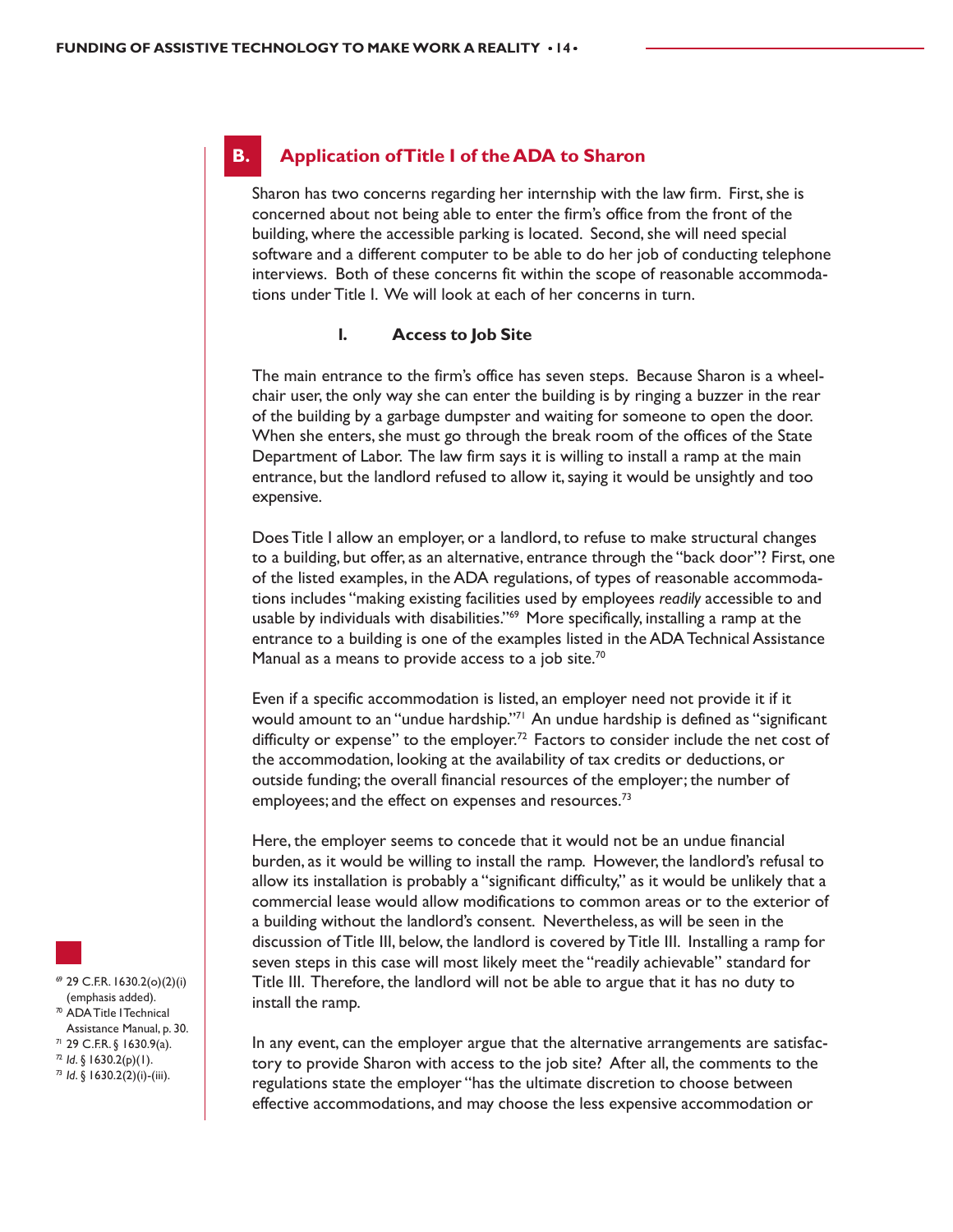the accommodation that is easier to provide."<sup>74</sup> The comments also note the accommodation "does not have to be the 'best' accommodation possible, so long as it is sufficient to meet the job-related needs of the individual."75 Here, although highly inconvenient and demeaning, Sharon is able to get to her job site.

But, Title I also prohibits an employer from limiting, segregating or classifying "a job applicant or employee in a way that adversely effects his or her employment opportunities or status on the basis of disability."76 The comments give a number of examples of how this requirement is to be implemented. While none of them speak directly to Sharon's circumstances, those, which seem applicable to her concerns state:

[Employers] are also prohibited from segregating qualified employees with disabilities into separate work areas or into separate lines of advancement. ... [I]t would be a violation for an employer to assign or reassign (as a reasonable accommodation) employees with disabilities to one particular office or installation, or to require employees with disabilities to only use particular employer provided non-work facilities such as segregated break-rooms, lunch rooms, or lounges.<sup>77</sup>

Clearly, the refusal to install a ramp has the effect of requiring Sharon to use a separate, segregated entrance to her work site. Moreover, as noted above, in making its facilities accessible, they must be "*readily* accessible to and useable by" Sharon. It is hard to imagine that requiring Sharon to wait for someone to answer the back door buzzer and then to intrude on another entity's facility would make the law firm's office readily accessible to her.

#### **2. Need for Auxiliary Aids and Services**

Sharon's other concern is her need for special software and a different computer to enable her to use the telephone to conduct client interviews. The law firm is willing to purchase the software, but not the computer. The VR agency has also refused to help, stating it is the firm's obligation under the ADA. In analyzing Sharon's concern, we will first look at whether the software and computer are covered as reasonable accommodations, and then briefly examine what the VR agency's responsibility may be.

The list of examples of reasonable accommodations specifically includes "acquisition or modification of equipment or devices."78 While computer software is not explicitly included, it is clear that software necessary to enable a person with a disability to perform his or her job would be covered. The Technical Assistance Manual for Title I specifically includes "special software for standard computers and other equipment" to enlarge print or convert print to spoken words.<sup>79</sup>

It is very easy to see how this could be applied to cover Sharon's concern for an accommodation to enable her to use the telephone. The list of examples of reasonable accommodations is not intended to be exhaustive. The intent of providing a reasonable accommodation is to enable "employers' employees with disabilities to



- <sup>74</sup> ADA Handbook, p. I-64.<br><sup>75</sup> Id. p. I-61.
- 
- <sup>75</sup> *Id*. p. I-61. 76 29 C.F.R. § 1630.5.
- $\pi$  ADA Handbook, p. I-53. 78 29 C.F.R. § 1630.2
- $(o)(2)(ii)$ .
- 79 Title I Technical Assistance Manual,
- 3.10.6, example, p. 34.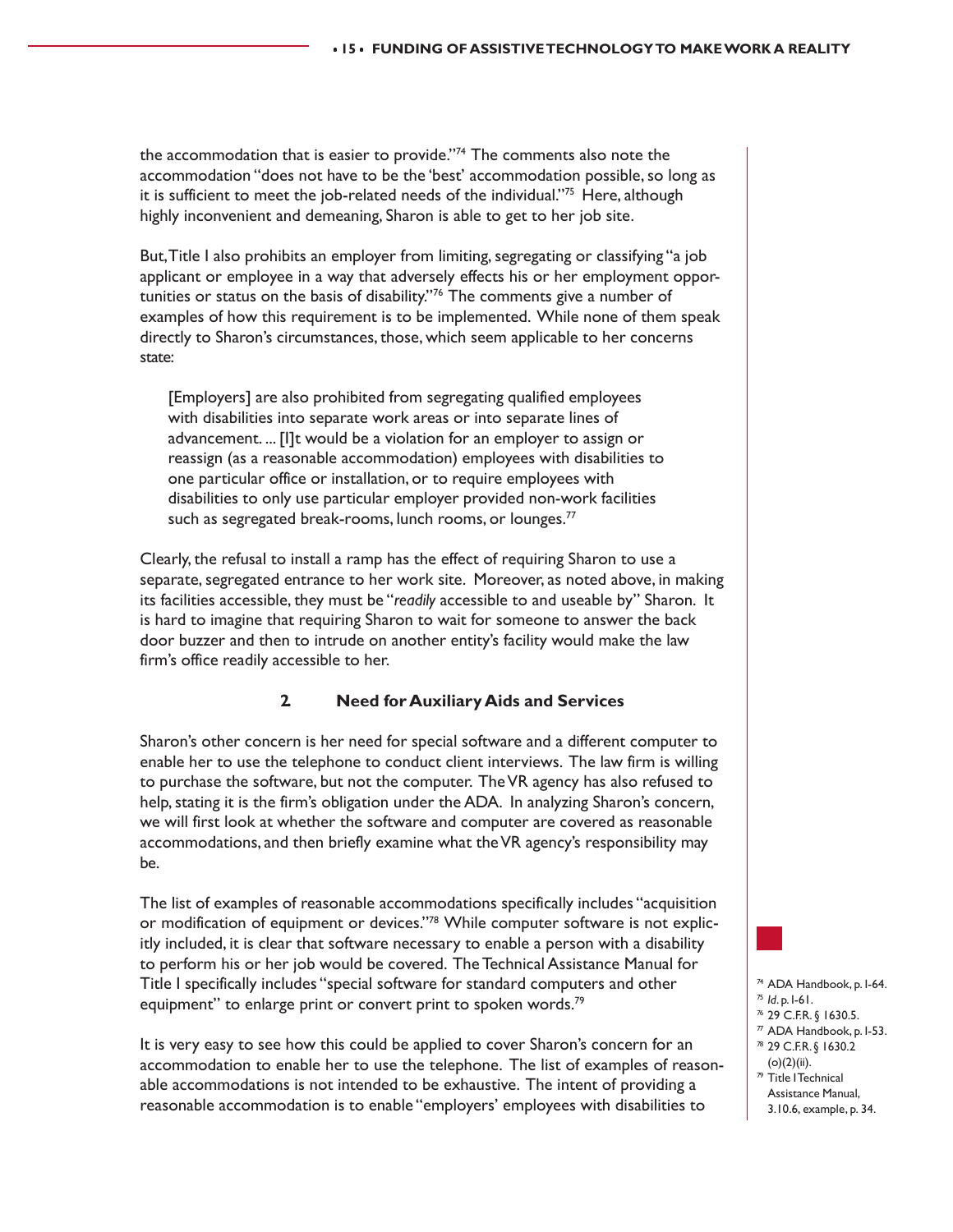perform the essential functions of the position."<sup>80</sup> Clearly, without the software, Sharon will not be able to perform her job of interviewing clients via the telephone. Moreover, the legislative history to the Tech Act, which was enacted two years before the ADA, explicitly notes that software is included in the definition of AT devices.<sup>81</sup> While the Tech Act definition is not directly applicable to the ADA, it does indicate that when Congress used a similar term elsewhere, it contemplated including software in that definition.

Even though the software and computer may be covered as reasonable accommodations, as noted above, the employer need not provide them if doing so would be an undue hardship. In this case it would be hard to imagine that the employer will be able to argue undue hardship. The software costs \$350 and these days a powerful computer can be purchased for under \$1000. Additionally, as noted above, the definition of undue hardship indicates it is the net cost of an accommodation, after considering the availability of tax credits and deductions, or outside sources of funding.<sup>82</sup>

The Technical Assistance Manual indicates that as of 1990 tax credits were made available for small businesses for up to \$5,000 per year for the cost of accommodations under the ADA. The credit is one half the cost of the expenditures, which are more than \$250, but less than \$10,500. A "small business" is defined as "one with gross receipts of \$1 million or less for the taxable year, or 30 or fewer full time employees."83 Given the total cost of about  $$1,350$  could be offset by a tax credit of \$575, it is hard to see how it would be an undue hardship. If the law firm's gross receipts are greater than \$1 million, thus disqualifying it for the tax credit, it is also hard to see that it could be an undue hardship to spend \$1,350.

#### **3. Obligations of the VR Agency**

The total cost of the software and computer could also, potentially, be further offset by assistance from the state VR agency, notwithstanding its comment that it is the employer's obligation under the ADA. The obligations of state VR agencies are covered in depth in the first policy and practice brief in this series, *State and Federal Vocational Rehabilitation Programs*. 84 For our purpose, it is sufficient to mention that the U.S. Department of Education's Rehabilitation Services Administration (RSA), which enforces the federal VR laws, has issued a Technical Assistance Circular (TAC), governing the provision of "rehabilitation technology" (which includes AT).85

This TAC notes that AT is the responsibility of the VR agency for its VR consumers who need AT to achieve an employment outcome as spelled out in their individualized plan for employment (IPE). Moreover, AT is exempt from the general VR requirement to look to other available sources of funding for VR services (called the comparable benefit requirement). Employers are not considered comparable benefits either.



- 81 Senate Report No. 100-438, 1988 U.S. Code Cong. & Admin. News, p. 1045.
- 82 29 C.F.R. § 1630.2(p)(2) (ii).
- <sup>83</sup> Title I Technical Assistance Manual, 3.11.a.1,pp. 37-38.
- <sup>84</sup> *www.cornell.ilr.edu/ped/ dep/PP\_1.pdf* or *www.cornell.ilr.edu/ped/*
- *dep/PP\_1.txt*. 85 RSA-TAC-98-04 (9/22/ 98).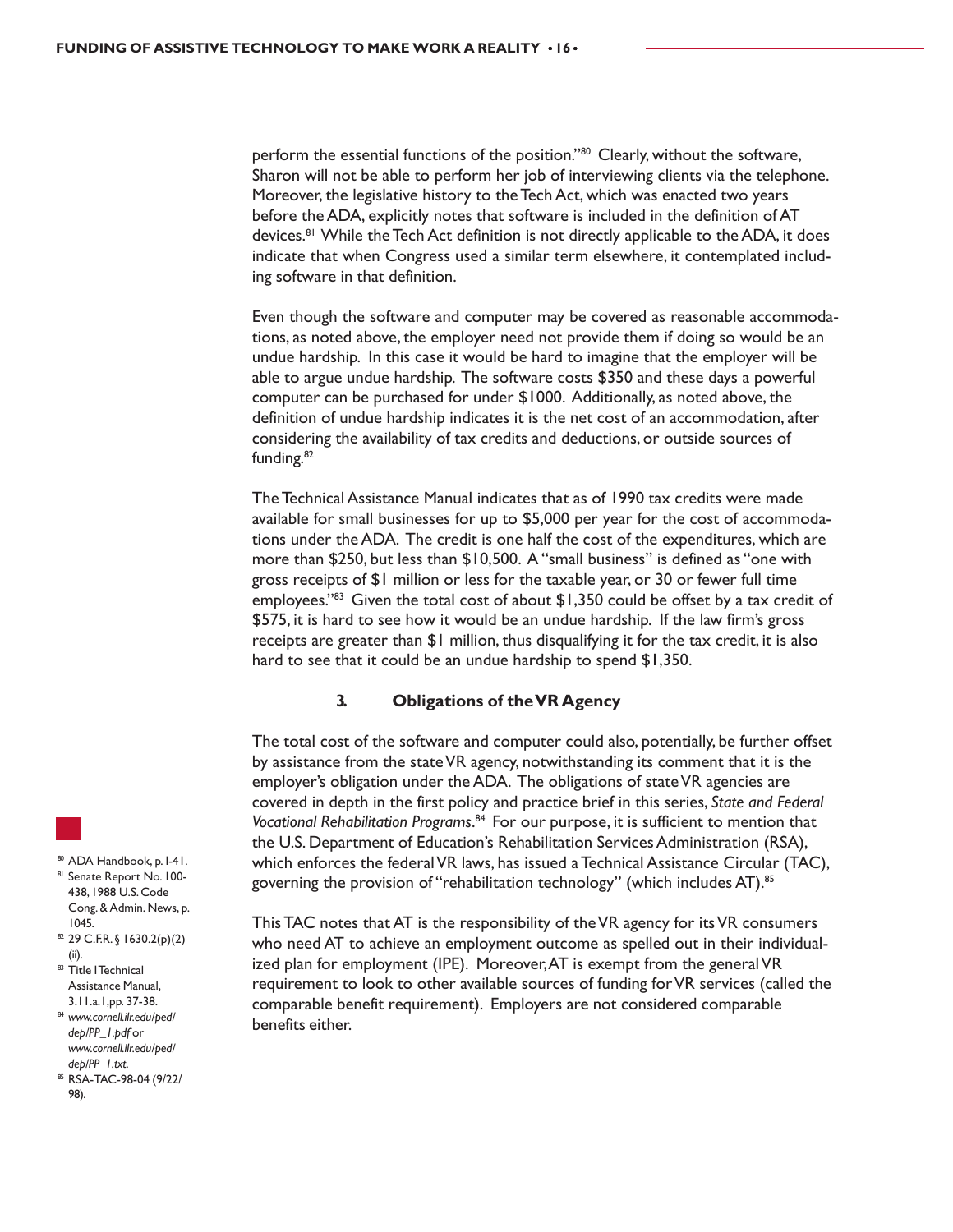Accordingly, it is the VR agency's responsibility to ensure that AT listed in an individual's IPE is provided "at the time the individual needs the equipment to progress toward achieving the employment outcome."<sup>86</sup> Since the VR agency funded the evaluation, which discovered what Sharon needed to be able to use the telephone, it is presumed that Sharon's job at the law firm is one of the steps toward achieving her employment outcome. Therefore, it would be the VR agency's ultimate responsibility to ensure Sharon has the software and computer when she starts work at the law firm, even though it is also the employer's responsibility under the ADA.

As a practical matter, the TAC goes on to note the VR agency can look to another source of funding for AT, including employers, "it knows is 'readily available' at the time the service is needed."<sup>87</sup> What this would mean is that if the employer is willing to provide the AT, the VR agency can look to the employer, and it would not have to provide the AT itself. But, if the employer balks, the VR agency would have to provide the AT to ensure the VR consumer is not caught in the middle without the AT, at the time it is needed.

In Sharon's case, it would seem to make more sense to have the VR agency provide the AT. It is very likely Sharon will need it to be able to use a telephone in any job she may have as a student or as an attorney after she graduates, and if it is purchased by the VR agency Sharon could take it with her to other jobs. As an alternative to purchasing the software and a new computer, it may make more sense to purchase a new laptop which can also function as an AAC device, and which can be configured to be used with the telephone. This would have the added advantage of combining all of her communication related AT needs into one device. As a practical matter, an employer would never be required to purchase the laptop (with or without the ability to dually function as an AAC device) if Sharon is to keep it after the job ends.

#### **4. Employee Status**

As a final note, it seems the employer is not that concerned with the actual cost of Sharon's requested accommodation. The law firm is more concerned with Sharon's status as a student as opposed to a regular employee. The nature of an employee's status is not the basis for refusing to provide a reasonable accommodation. This obligation extends to all of its employees. As stated in the Technical Assistance Manual:

Congress rejected a proposed amendment that would have established an undue hardship if an accommodation exceeded 10 % of an individual's salary. This approach was rejected because it would unjustifiably harm lower-paid workers. Instead, Congress clearly established that the focus for determining undue hardships should be the resources available to the employer.<sup>88</sup>

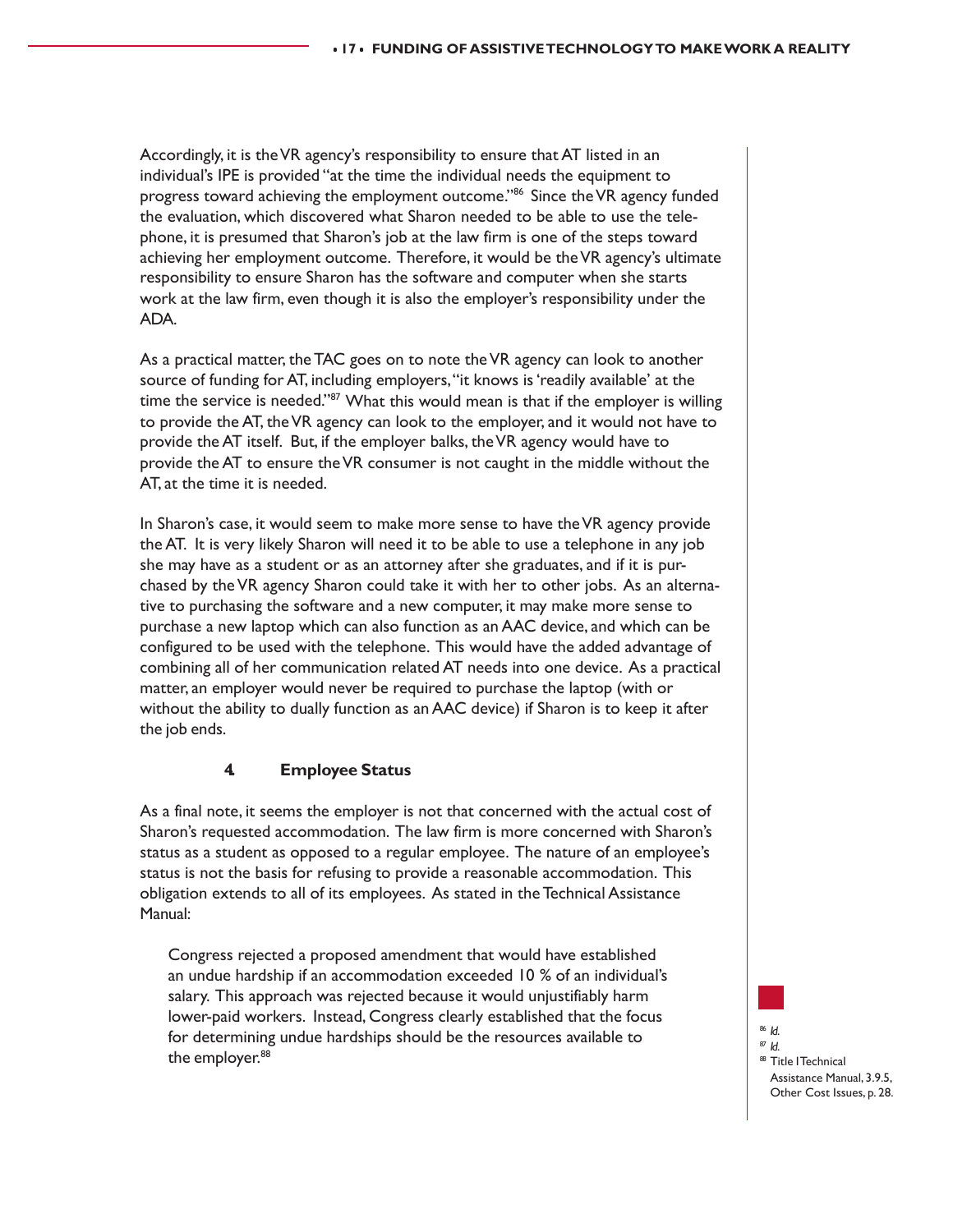

# **IV. Title II — State and Local Governmental Services**

#### **Overview of Title II**

Title II applies to all services and programs of all branches of state and local government. Examples of covered programs and services include:

- Public schools and colleges,
- Courts,
- Agency offices, programs and services,
- Employment by state and local governmental units–they must comply with Title I.

Readers may have heard about a Supreme Court decision, *Bd. of Trustees of the University of Alabama v. Garrett*, <sup>89</sup> dealing with the ADA's application to a state based on the 11<sup>th</sup> Amendment, and be wondering how much of Title II of the ADA is still enforceable. The Supreme Court decision was actually quite limited and, technically, did not cover Title II of the ADA at all. What the Court held was that, because of the 11th Amendment, employees of a state cannot recover money damages from the state because of its failure to comply with Title I of the ADA.

Even if the Court later applies this same analysis to Title II of the ADA, there are still several very important comments to show how limited the Court's decision actually is. First, the Court did not invalidate the ADA. Second, the case, as well as all of the Supreme Court's 11<sup>th</sup> Amendment cases, only applies to the State, not to branches of local government.<sup>90</sup> So, in Sharon's hypothetical, where the transportation system was run by a city, the Court's decision would not apply at all. Third, the Supreme Court said that even in a suit against the State under the ADA, a person can still obtain what is called "injunctive relief."<sup>91</sup> Therefore, even if the State was running the transportation system, Sharon could still sue to have the State be ordered to ensure the busses were accessible to her.

The general rule is that no qualified individual with a disability shall, by reason of such disability, be excluded from participation in or be denied the benefits of the services, programs, or activities of a public entity, or be subjected to discrimination by any such entity.<sup>92</sup> Title II applies to qualified individuals with disabilities who, with or without reasonable modifications to rules, policies, or practices, the removal of architectural, communication, or transportation barriers, or the provision of auxiliary aids and services, meet the essential eligibility requirements for the receipt of services or the participation in the program in question.<sup>93</sup>

For existing facilities, Title II requires what is referred to as "program access." A covered entity is not required to make each existing facility fully accessible. However, it is required to ensure that all of the programs and services it provides are accessible to people with disabilities.<sup>94</sup> In providing program access, a covered entity may make architectural modifications, it may relocate a program or provide an alternative means of access, it may assign an aide or use a home visit. However, in deciding which alternative means to ensure program access, a covered entity must provide services in the most integrated setting appropriate for the person with a disability.<sup>95</sup> Unlike existing facilities, new facilities must be readily accessible to and useable by people with disabilities.<sup>96</sup>

89 531 U.S. 356 (2001). <sup>90</sup> *Id*. at 369. 91 *Id*. at 374, n.9. 92 42 U.S.C. § 12132. <sup>93</sup> *Id*. § 12131(2).<br><sup>94</sup> 28 C.F.R. § 35.150(b). <sup>95</sup> *Id*. § 35.130(d). 96 *Id*. 35.151.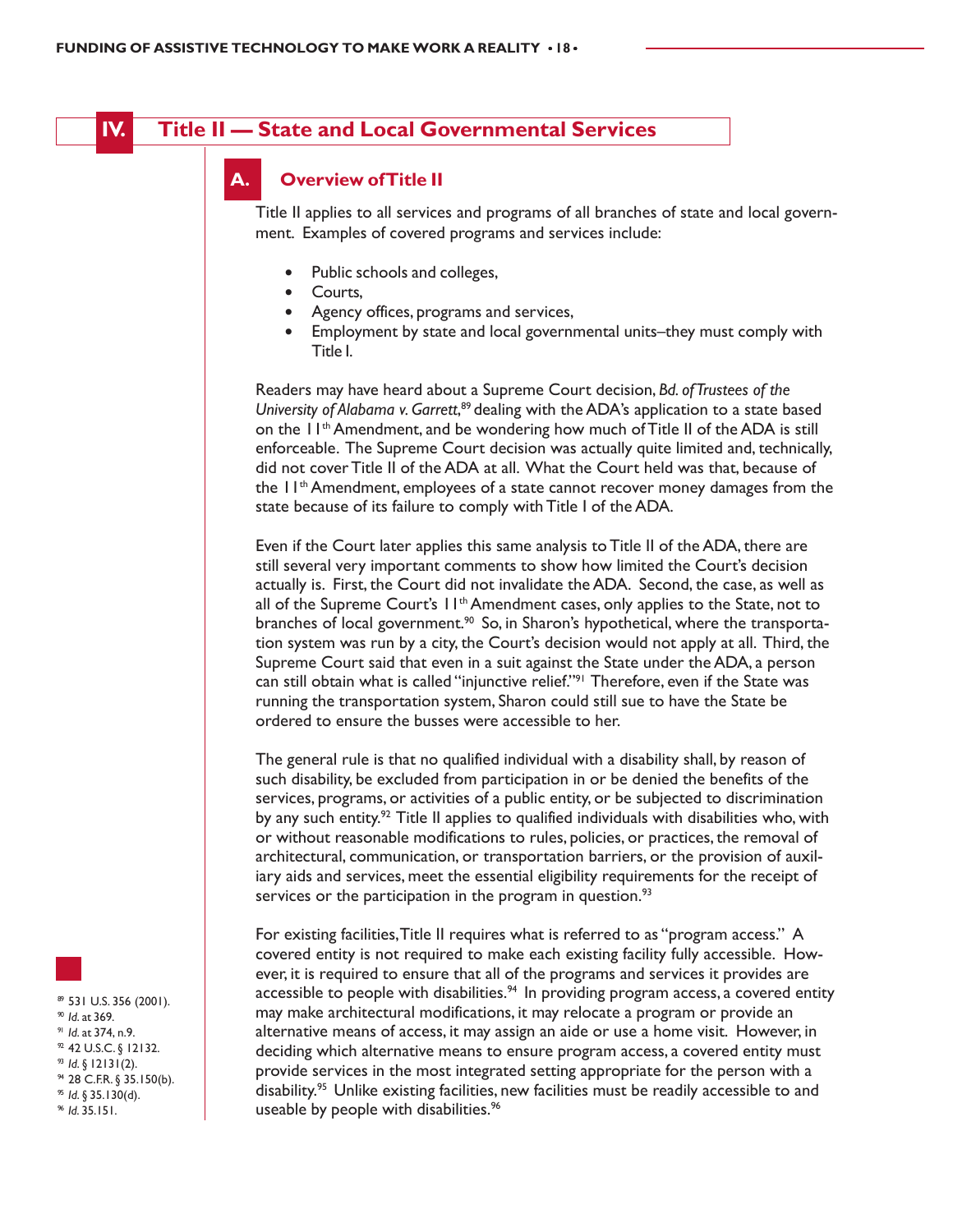In addition to ensuring physical entrance into a program or activity, a covered entity must ensure that all communications with people with disabilities are as effective as to people who are not disabled. This can be accomplished by using auxiliary aids and services.<sup>97</sup>

Any public transportation offered by a covered entity, whether local or intercity and commuter rail, is covered by Title II. Regarding local public transportation, it is illegal to purchase or lease new, or, with limited exceptions, used, vehicles after August 25, 1990, which are not wheelchair accessible.<sup>98</sup> If a covered entity operates a light rail or rapid transit system, at least one car per rapid or light rail train must be accessible by July 26, 1995.<sup>99</sup> Additionally, except where extraordinary structural changes are required, key stations in a light or rapid rail system must be accessible by July 26, 1993.<sup>100</sup> Although covered entities are not required to make existing buses accessible, they must also establish a paratransit system. The paratransit system must provide a comparable level of service for those who, because of the nature of their disability, cannot travel to or from a stop or get on the vehicle without individual assistance, and for routes at a time of operation where a wheelchair lift vehicle is not in use.101

For covered entities, which operate intercity or commuter rail transportation, at least one passenger car per train must be accessible by July 26, 1995.<sup>102</sup> All new passenger rail cars must be accessible.<sup>103</sup> All intercity rail stations must be fully accessible by July 26, 2010.<sup>104</sup> Key commuter rail stations must be fully accessible by July 26, 1993, unless extraordinarily expensive structural changes are needed.<sup>105</sup>

# **B. Application of Title II of the ADA to Sharon**

As noted above, Sharon's attempts to use the City of Golden Dreams' public transportation system have not been successful. She has found herself waiting for several buses to go by before finding one with a lift, in working condition that can allow her to get on the bus in her wheelchair. While the City is not required to retrofit existing buses, all new buses must be wheelchair accessible.<sup>106</sup> What are wheelchair users to do while an entity is in the process of converting from inaccessible to accessible vehicles? Such a process could take many years, as an entity retires its older buses and purchases replacements. The answer is that each entity must also establish a paratransit system. This system must be "comparable to the level of service provided to individuals without disabilities who use the fixed route system."<sup>107</sup> It must "be available throughout the same hours and days as the entity's fixed route service."<sup>108</sup>

The system must be made available to all individuals with disabilities who are unable to use accessible vehicles, without assistance, because of the nature of their disability. It also must be available to anyone with a disability, like Sharon, "who needs the assistance of a wheelchair lift or other boarding device" who wants to travel a route "during the hours of operation of the system" when an accessible vehicle "is not being used to provide designated public transportation on that route."<sup>109</sup> In other words, assuming Sharon is planning on going from the campus shuttle's drop-off

<sup>97</sup> *Id.* 35.160.<br><sup>98</sup> 42 U.S.C. § 12142. <sup>99</sup> *Id*. § 12148(b)(1).<br><sup>100</sup> *Id*. § 12147(b).<br><sup>101</sup>*Id*. § 12162(a) and (b).<br><sup>103</sup>*Id*.. <sup>104</sup>*Id*. § 12162(e)(2)(A)  $(ii)(I).$ <sup>105</sup>*Id*. § 12162(e)(2)(A) (ii)(II).<br><sup>106</sup>ld. § 12142(a). 10749 C.F.R. § 37.121(a); see *Anderson v. Rochester-Genesee Regional Transportation Authority*, 337 F.3d 201 (2nd Cir. 2003). 10849 C.F.R. § 37.131(e).

<sup>109</sup>*Id*. § 37.123(3)(1) & (2).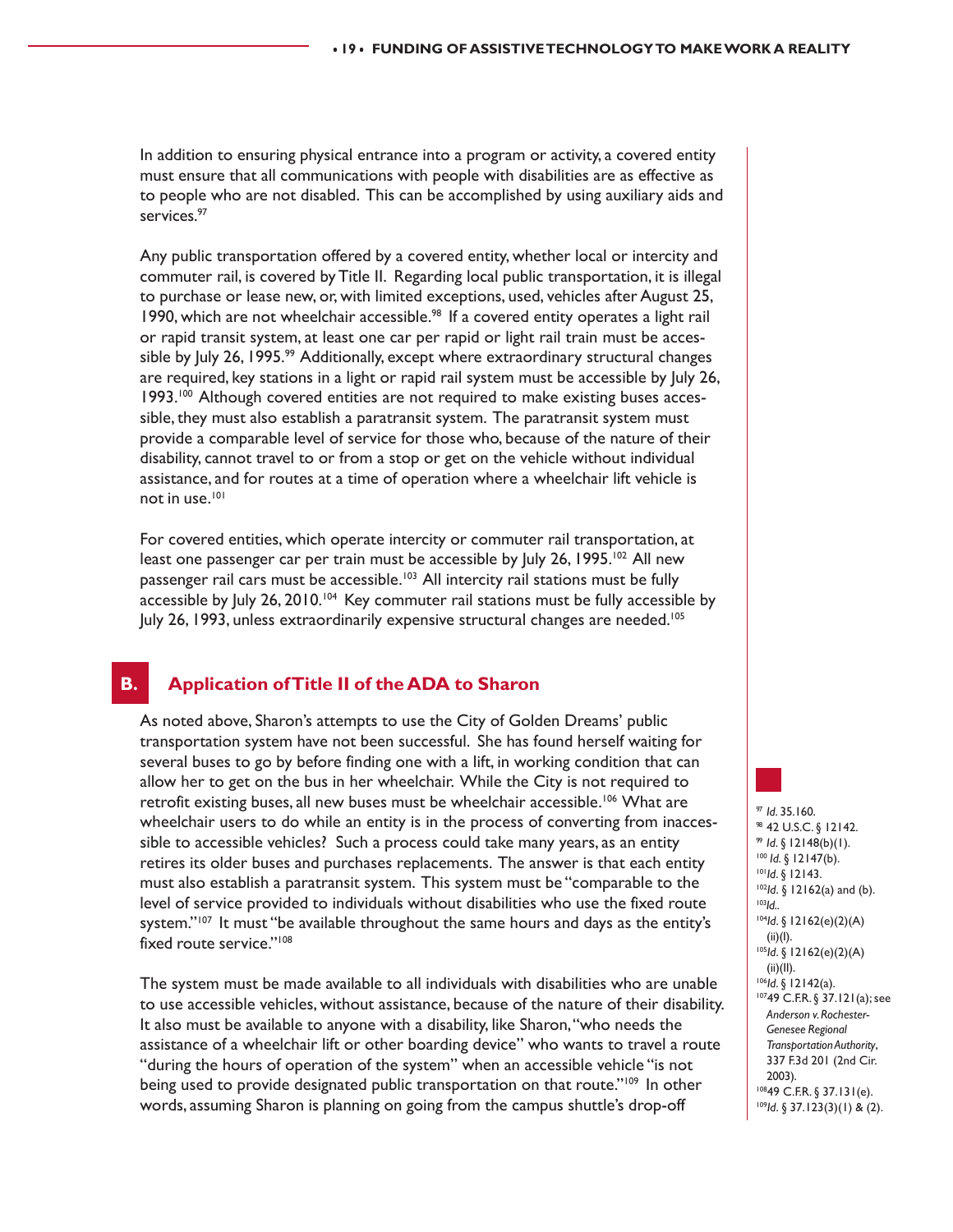point to the law firm when the buses are running, if there will not be a lift-equipped bus on her scheduled route, paratransit must be made available to her. Although Sharon is primarily interested in travel for employment, the paratransit service cannot be restricted based on the purpose of the trip.<sup>110</sup>

One of the other difficulties Sharon has encountered is the vehicles that are liftequipped have not been working. While the regulations do "not prohibit isolated or temporary interruptions" in service,<sup>111</sup> the problems Sharon is encountering seem far to frequent to be considered isolated. To ensure that such problems do not occur, the entity must "establish a system of regular and frequent maintenance checks of its lifts." Vehicle operators must then, in "the most immediate means available," report any lift failure. The vehicle shall be taken out of service before its next service day until it is fixed, unless the vehicle is needed to maintain the transportation system's level of service (i.e., there are no spare buses available). It may then keep the bus in service for no more than five days in service areas of 50,000 people or less, and no more than three days in service areas of over 50,000 people. Finally, once a vehicle is discovered to have an inoperable lift, if the next accessible vehicle will not be coming within 30 minutes, the entity must "promptly provide alternative transportation to individuals with disabilities who are not able to use" that vehicle.<sup>112</sup> One such form of alternative transportation could be the transportation system discussed above.

# **V. Title III — Places of Public Accommodation**

#### **Overview of Title III**

Title III applies to private businesses that make their goods or services available to the public. However, it does not include private clubs or religious entities.<sup>113</sup> Examples of covered entities include:<sup>114</sup>

- Restaurants, hotels, theaters, stadia,
- Stores, shopping malls, dry-cleaners, beauty shops
- Banks, doctor or lawyer offices,
- Parks, zoos, museums, libraries,
- Health spas, bowling alleys, golf courses,
- Day care centers, senior citizen centers, schools (private).

The general rule is that a covered entity may not discriminate on the basis of disability.<sup>115</sup> It must remove architectural and communication barriers, if "readily achievable," which means it can be carried out without much difficulty or expense.116 But, in determining whether it is readily achievable, you consider the overall size, resources and nature of the operation of the covered entity.<sup>117</sup> If a covered entity is not required to make structural modifications, it must nevertheless make other arrangements to provide its goods and services.<sup>118</sup>

<sup>110</sup>*Id*. § 37.131(d). 111*Id*. § 37.161. 112*Id*. § 37.163. 11342 U.S.C. § 12187. 1<sup>14</sup>*Id*. § 12181(7).<br><sup>115</sup>*Id*. § 12182(a).<br><sup>116</sup>*Id*. § 12182(b)(2)(A)(iv). <sup>117</sup>*Id*. § 12181(9). <sup>118</sup>*Id*. § 12182(b)(2)(A)(v).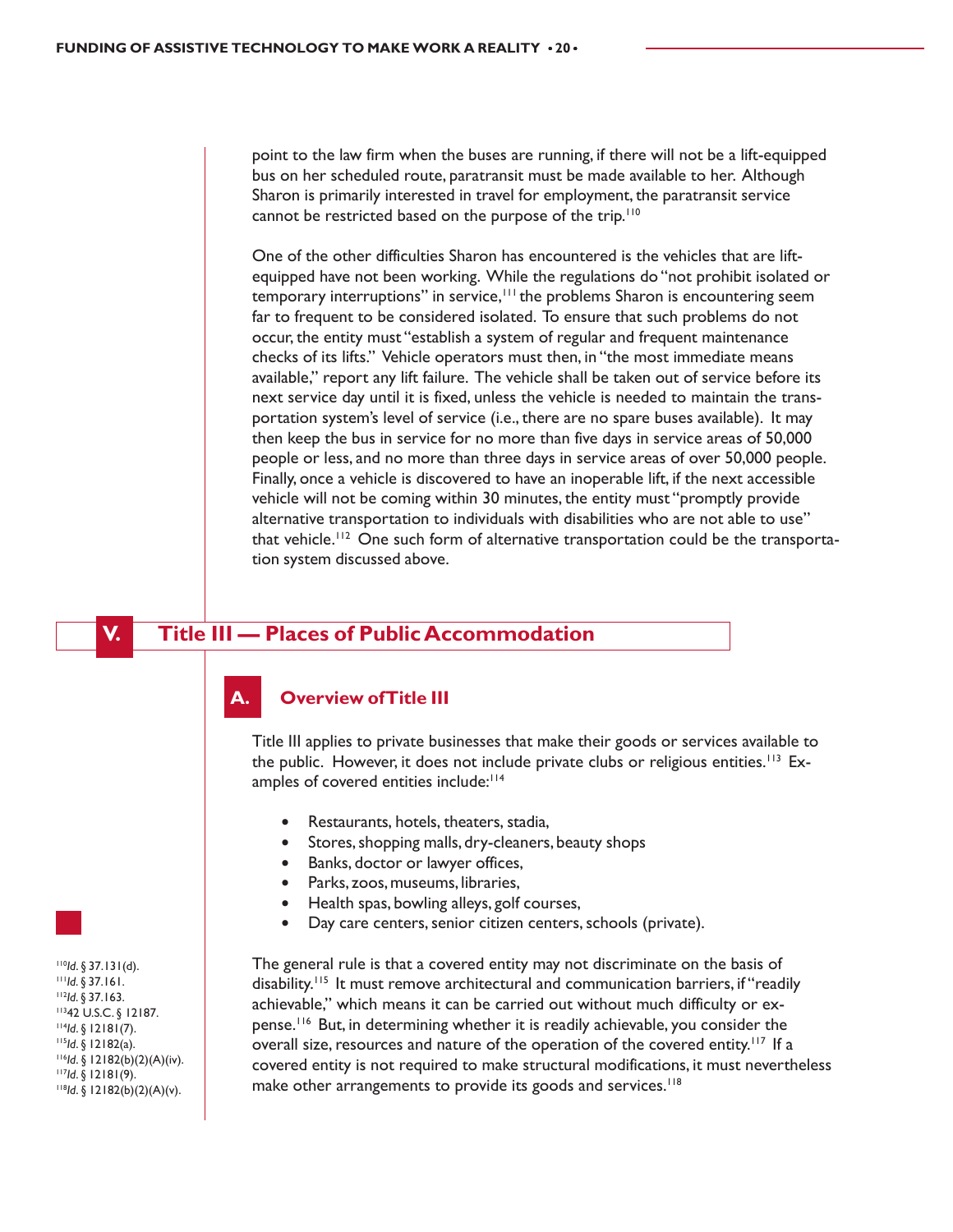Covered entities must also make reasonable modifications to their rules, policies and procedures to accommodate the needs of people with disabilities, unless doing so would fundamentally alter the service in question.<sup>119</sup> They must also provide needed auxiliary aids and services, unless to do so would fundamentally alter the service or result in an undue burden.<sup>120</sup> Finally, any examinations or courses for education or professional or trade applications, licensing or certification must be offered in a place and manner which is accessible to people with disabilities.<sup>121</sup>

Under the premise that it is easier to build an accessible building that to retrofit an existing one, all new construction and alterations to existing facilities must be readily accessible to and useable by people with disabilities.<sup>122</sup> However, elevators are not required in new buildings of less than three stories or with less than 3,000 square feet per story, unless it is a shopping center or mall, or the professional office of a health care provider.<sup>123</sup>

# **B. Application of Title III of the ADA to Sharon**

Even though Sharon's access to the law firm is covered by Title I of the ADA, the firm is also obligated to ensure access to its services under Title III. Therefore, although not directly applicable to Sharon as an employee of the firm, we will analyze its obligations to its clients.

Readers may wonder why an article on Work and AT would discuss a section of the ADA that does not apply to workers at all. However, it has been our experience in working with groups representing people with disabilities, particularly independent living centers, that access to places of public accommodation is critical for increasing the number of people with disabilities in the workforce. The rationale that is given runs like this: before employers are really going to see people with disabilities as employees, people with disabilities have to be seen as people. To be seen as people, people with disabilities have to be seen. They have to be seen doing the kinds of things that everyone else does, out in the community–going shopping, to restaurants, to the movies. Without accessible places of public accommodation (stores, restaurants, movie theaters), this cannot happen.

Turning to the law firm in Sharon's case, as noted above, law firms are specifically enumerated as an example of covered entities under Title III, and Title III requires the removal of architectural barriers, if "readily achievable." Installing ramps is one of the specifically listed examples of ways to remove architectural barriers.<sup>124</sup> Therefore, the law firm would be required to install a ramp at the front of its building so long as it would be readily achievable.

The term readily achievable means "easily accomplishable and able to be carried out without much difficulty or expense." $125$  The comments to the regulations emphasize that this is a less demanding standard than providing a reasonable accommodation under Title I.<sup>126</sup> Factors used in determining whether barrier removal is readily achievable include the nature and expense of the action, and the overall financial

119*Id*. § 12182(b)(2)(A)(ii). <sup>120</sup>*Id*. § 12182(b)(2)(A)(iii).<br><sup>121</sup>*Id*. § 12183(b). <sup>121</sup>*Id*. § 12183(b). <sup>123</sup>*Id*. § 12183(b). <sup>124</sup>28 C.F.R. § 36.304(b)(1). <sup>125</sup>*Id*. § 36.304(a).<br><sup>126</sup>ADA Handbook, p. III-87.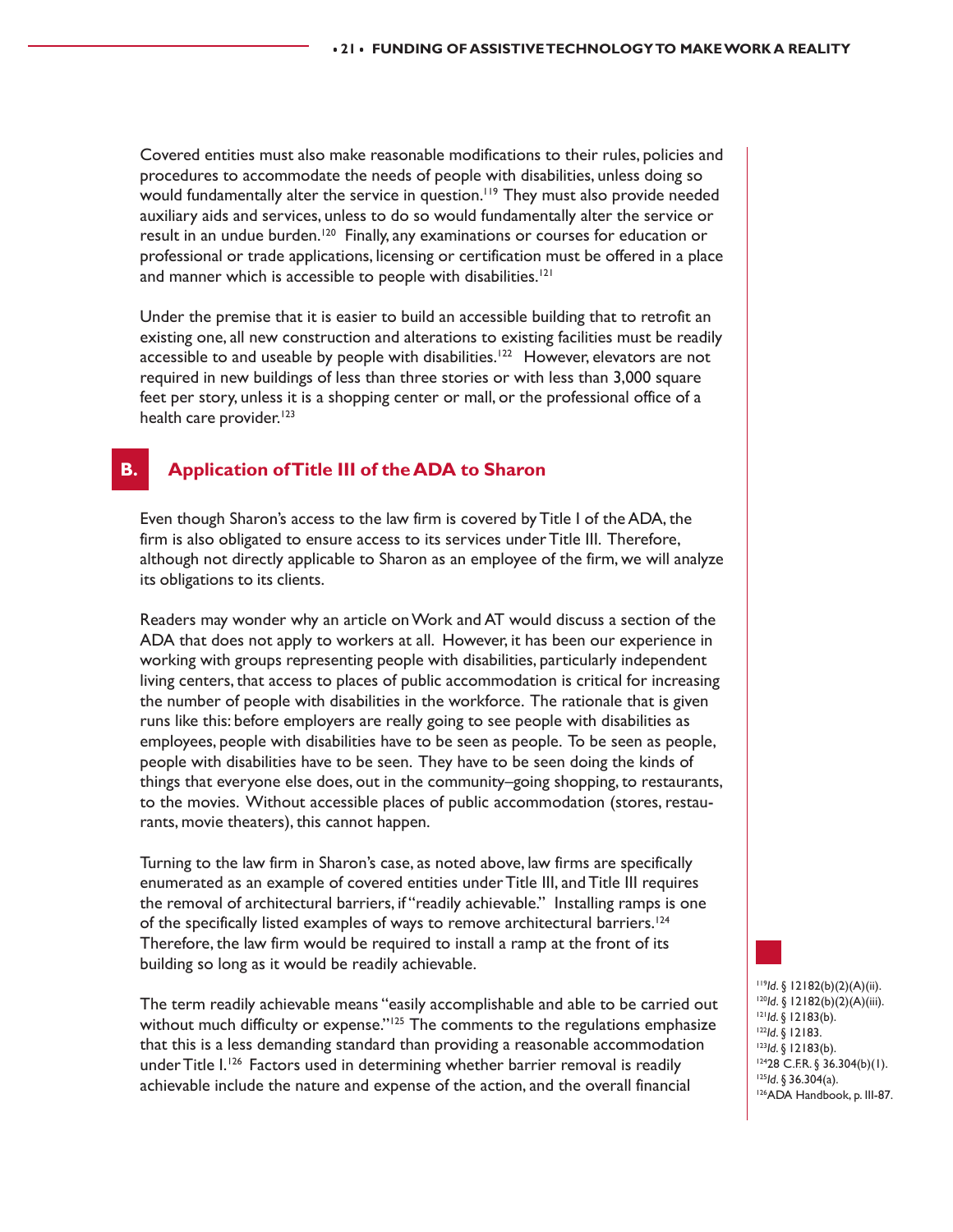resources of the entity.<sup>127</sup> More specifically, regarding installation of ramps, the comments to the regulations note:

A public accommodation generally would not be required to remove a barrier to physical access posed by a flight of steps, if removal would require extensive ramping or an elevator. Ramping a single step, however, will likely be readily achievable, and ramping several steps will in many circumstances also be readily achievable.<sup>128</sup>

In Sharon's case, the office building only has seven steps leading up to the main entrance. Therefore, unless the layout of the entrance is such that it would require "extensive restructuring" to install such a ramp, it is hard to imagine that the law firm, which is large enough to hire summer associates and student interns, could argue that installing a ramp for seven steps would not be readily achievable.

Here, however, the law firm's biggest concern is with the landlord. This is a large office building and the other offices in the building are leased by several other law firms, a state agency and a number of non-profit agencies. The landlord has its own obligation to ensure access to the building,<sup>129</sup> and, given the size of the building, it is extremely difficult to see how the landlord could argue that it would not be readily achievable to install a ramp. The landlord also complains that a ramp would be unsightly. This is not a defense to denying barrier removal, and it is very likely untrue. Ramps can be very attractively done. Finally, since the other tenants are either places of public accommodation governed by Title III, or a state agency governed by Title II, they have independent obligations to ensure access to the building.

We must also consider, as we did with Title I, whether the proposal to have Sharon, and the firm's clients, use the back of the building is an acceptable alternative to installing the ramp. Under Title III, we do not even consider alternatives to barrier removal unless barrier removal itself is not readily achievable.<sup>130</sup> Here, since it is unlikely that either the law firm or the landlord will be able to successfully argue that it is not readily achievable to install the ramp, they cannot argue that using the "back door" complies with Title III.

If for some reason, it was not readily achievable to install the ramp, Title III does allow a place of public accommodation to provide access through another entrance. Like Title II, Title III requires that places of public accommodation offer their goods and services "in the most integrated setting appropriate."<sup>131</sup> This would seem to argue against allowing the use of a "back door" entrance. However, the Department of Justice has stated:

If making the main entrance to a place of public accommodation accessible is not readily achievable, the public accommodation can provide access to its facility through another entrance, even though use of the alternative entrance for individuals with disabilities would not be the most integrated setting appropriate.<sup>132</sup>



127ADA Technical Assistance Manual, III-4.4200. 128ADA Handbook, p. III-87. 12928 C.F.R. § 26.201(b). <sup>130</sup>*See* 28 C.F.R. § 36.305(a). 13128 C.F.R. § 36.203(a). 132ADA Title III Technical Assistance Manual, III-3.1000, Illustration.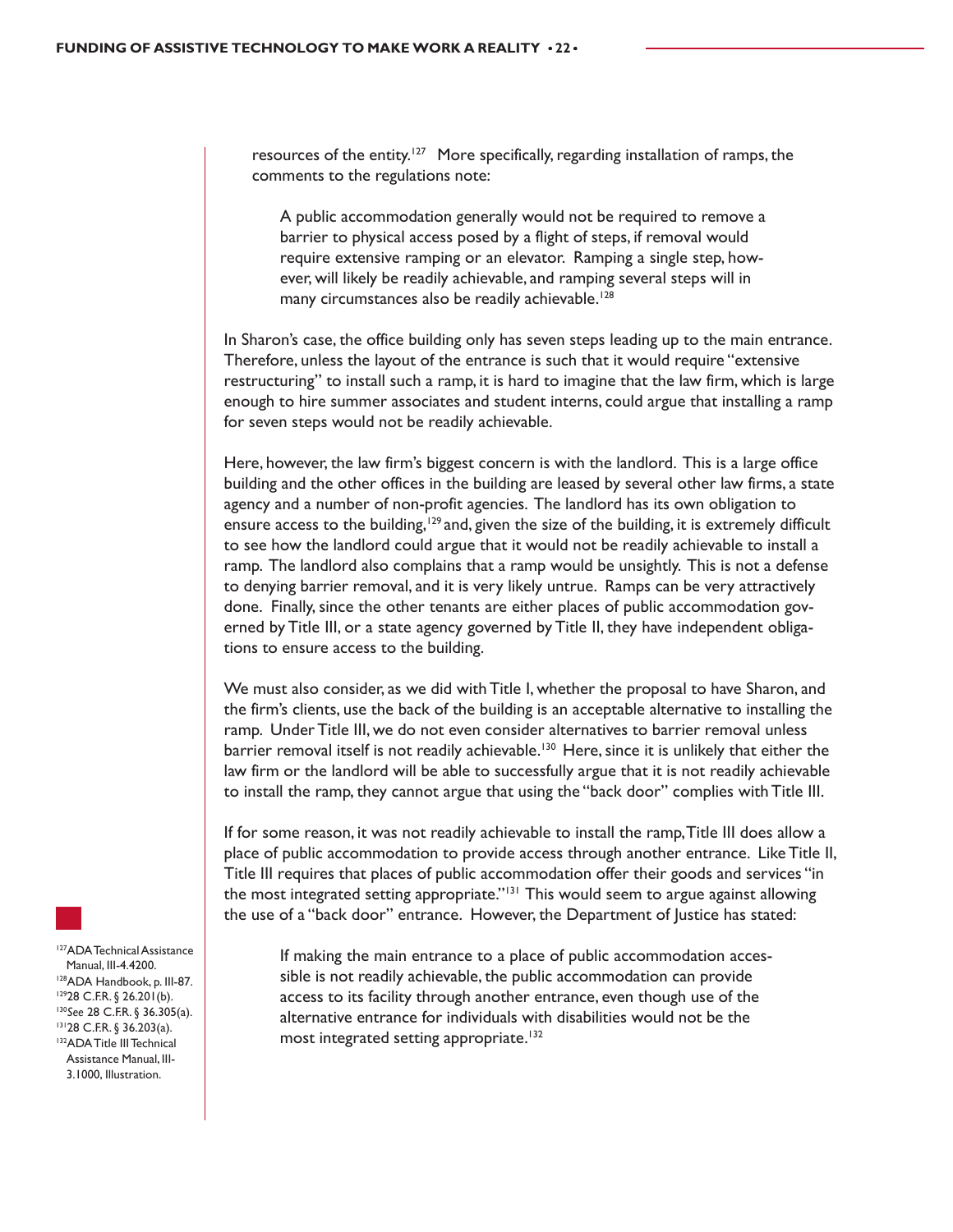In this case, however, where all of the firms clients with disabilities affecting their ability to climb steps would have to traipse through the offices of another entity, an office of the State Department of Labor, it is highly unlikely that this would be an appropriate alternative. Another option in this case, which is an acceptable alternative if barrier removal is not readily achievable, is to relocate an activity to an accessible location.<sup>133</sup> Here, if the firm was planning to meet someone who was a wheelchair user, the firm should probably make arrangements to use alternative office space in an accessible location. Even though the firm may have to pay for this space, it cannot pass the costs of an accommodation on to the client.<sup>134</sup>



This article, like our first policy brief involving Work and AT, has provided numerous examples of how AT can help a person overcome the effects of their disability on the road to work. While our earlier article discussed five key, federally sponsored programs that are potential funding sources for the AT devices and services, this article focused strictly on Titles I, II, and III of the ADA as potential sources to fund AT.

The earlier article focuses primarily on AT that Sharon would retain for her own use as she went from setting to setting. In order to obtain AT, like the power wheelchair or the AAC device, we looked at potential "purchasers of AT for Sharon," like the Medicaid and Medicare programs. By contrast, most of what we are looking for in terms of ADA enforcement is AT that will be made available by one of three entities - employers, public agencies, or places of public accommodation - within the entity's operations. With ADA enforcement, the AT in question would not typically become an individual's property; instead, like the ramp in front of the law firm or the City's accessible buses or paratransit system, the AT-related interventions would typically benefit a class of persons rather than the one person seeking to use it.

We hope that BPA&O advocates, using this policy brief as a guide, will increasingly look to make beneficiaries aware of their rights under the ADA, which may serve to break down barriers to successful employment. We also hope that PABSS advocates and attorneys will, in addition, begin to look at taking legal steps to enforce the ADA's provisions when necessary to overcome barriers to employment.

> 13328 C.F.R. § 36.305. 13428 C.F.R. § 36.301(c).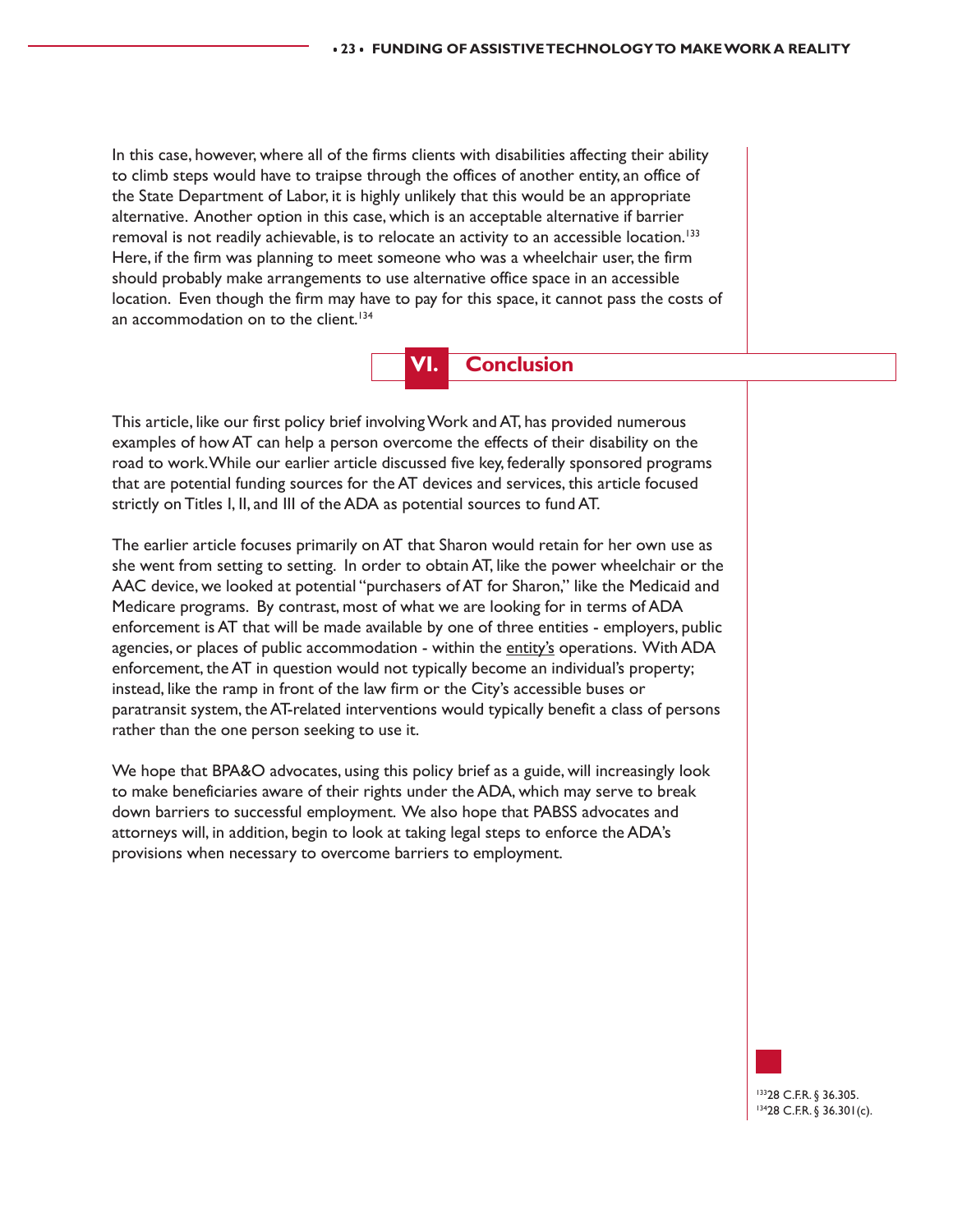**MY NOTES ON TRANSLATING THIS TO PRACTICE:**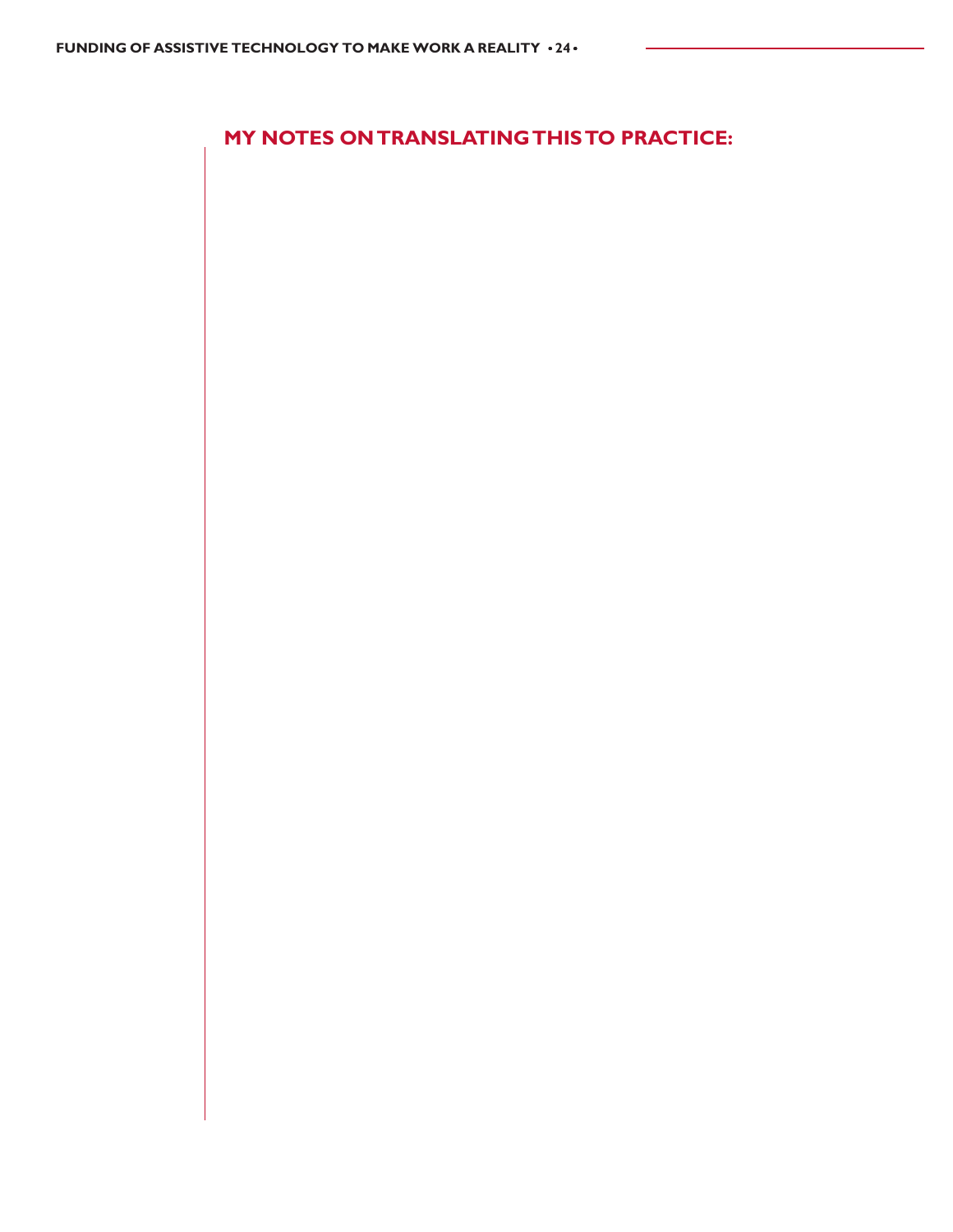# **MY NOTES ON TRANSLATING THIS TO PRACTICE:**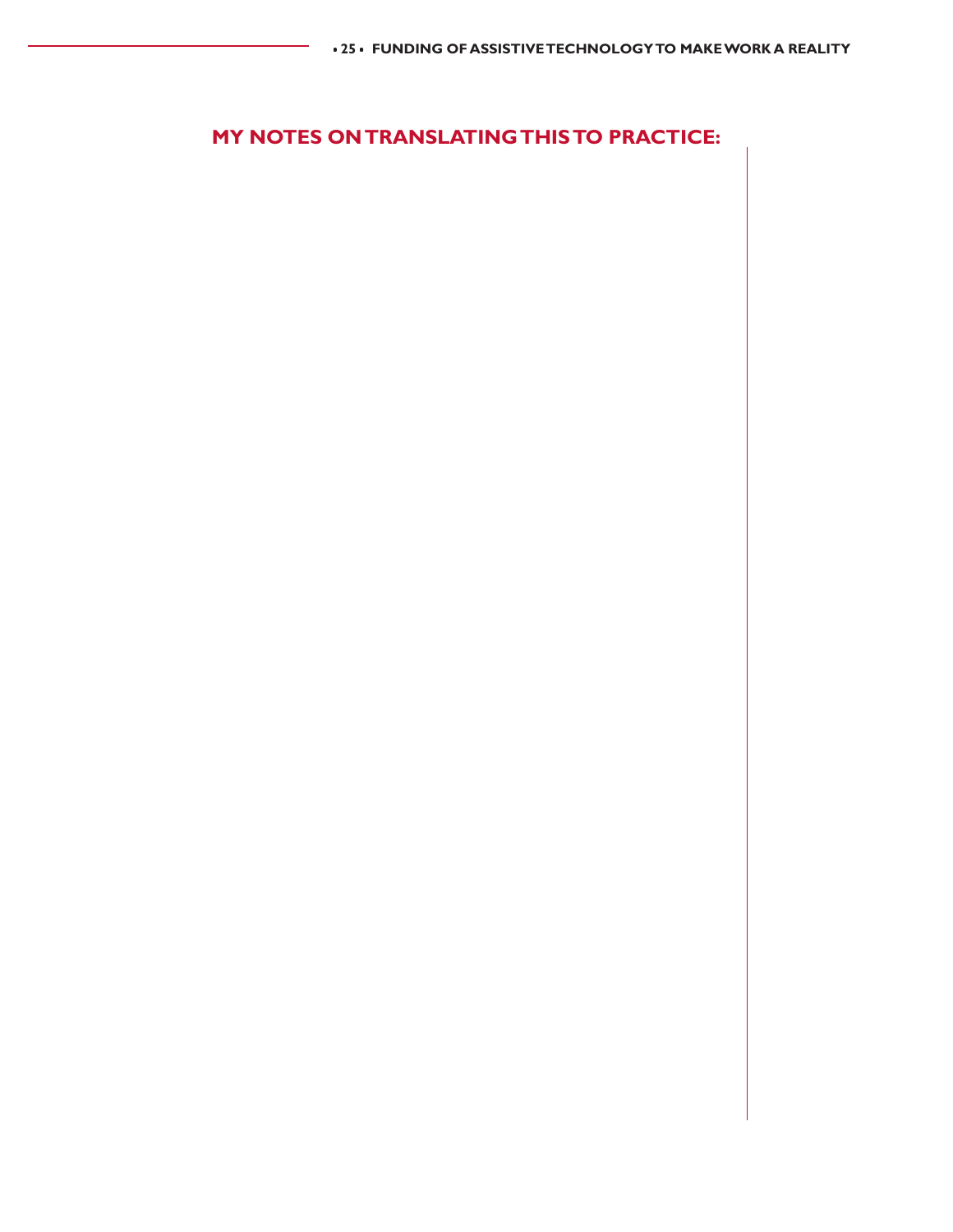**MY STATE CONTACTS:**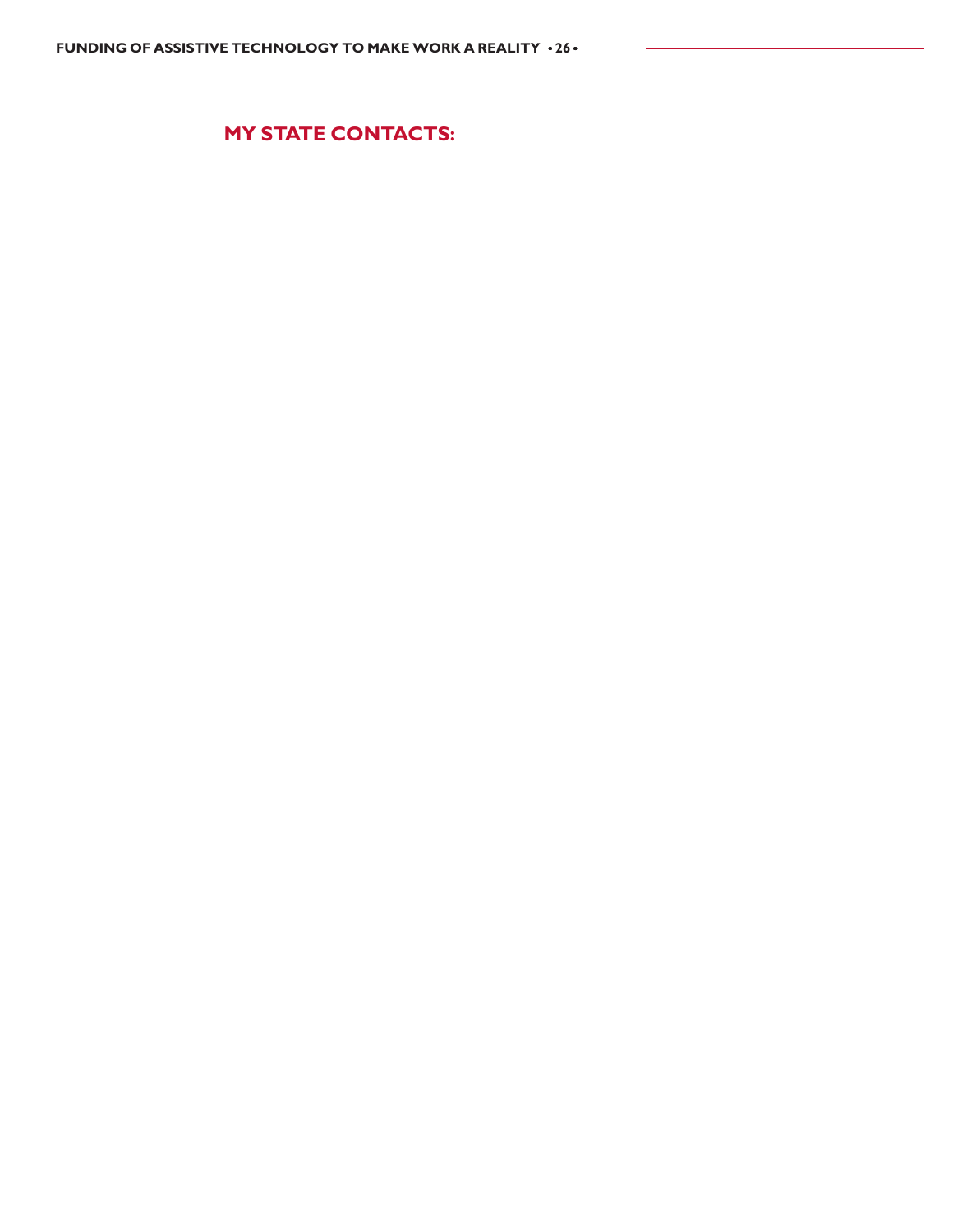**MY STATE CONTACTS:**